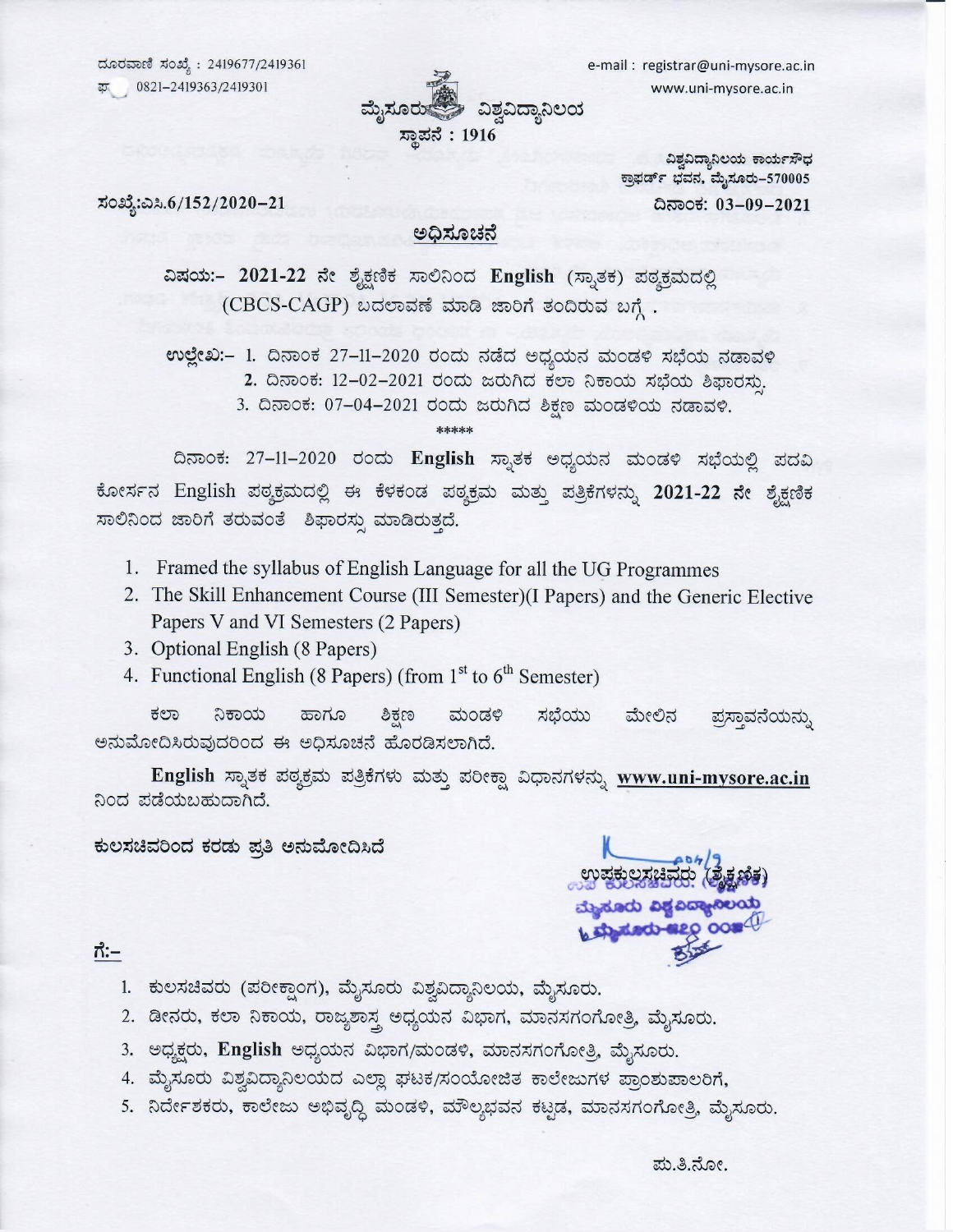- 6. ನಿರ್ದೇಶಕರು. ಐ.ಸಿ.ಡಿ, ಮಾನಸಗಂಗೋತ್ರಿ, ಮೈಸೂರು– ಇವರಿಗೆ ಮೈಸೂರು ವಿಶ್ವವಿದ್ಯಾನಿಲಯದ ವೆಬ್ ಸೈಟ್ ನಲ್ಲಿ ಪ್ರಕಟಿಸಲು ಕೋರಲಾಗಿದೆ.
- 7. ಕುಲಪತಿಗಳು/ವಿಶೇಷ ಅಧಿಕಾರಿಗಳು/ ಆಪ್ತ ಸಹಾಯಕರು/ಕುಲಸಚಿವರು/ ಉಪಕುಲಸಚಿವರು/ ಸಹಾಯಕ ಕುಲಸಚಿವರು/ಅಧೀಕ್ಷಕರು, ಆಡಳಿತ ವಿಭಾಗ/ಸಾಮಾನ್ಯ/ಪಿಡಿಐ/ಪ್ರಾಧಿಕಾರ ಮತ್ತು ಪರೀಕ್ಷಾ ವಿಭಾಗ, ಮೈಸೂರು ವಿಶ್ವವಿದ್ಯಾನಿಲಯ, ಮೈಸೂರು.
- 8. ಕಾರ್ಯನಿರ್ವಾಹಕರು, ಆಡಳಿತಶಾಖೆಯ, AC2(S)/ AC-3/ AC-7(a)/ AC-9, ಶೈಕ್ಷಣಿಕ ವಿಭಾಗ, ಮೈಸೂರು ವಿಶ್ವವಿದ್ಯಾನಿಲಯ, ಮೈಸೂರು.– ಈ ಸಂಬಂಧ ಮುಂದಿನ ಕ್ರಮವಹಿಸುವಂತೆ ತಿಳಿಸಲಾಗಿದೆ.

resort & different innoint

9. ರಕ್ಷಾ ಕಡತಕ್ಕೆ.

charter a safer Stretz

SVN PRODUCED AND RESERVE AND RESERVE AND RESERVE AND RESERVE AND RESERVE AND RESERVE AND RESERVE AND RESERVE A

 $-2-$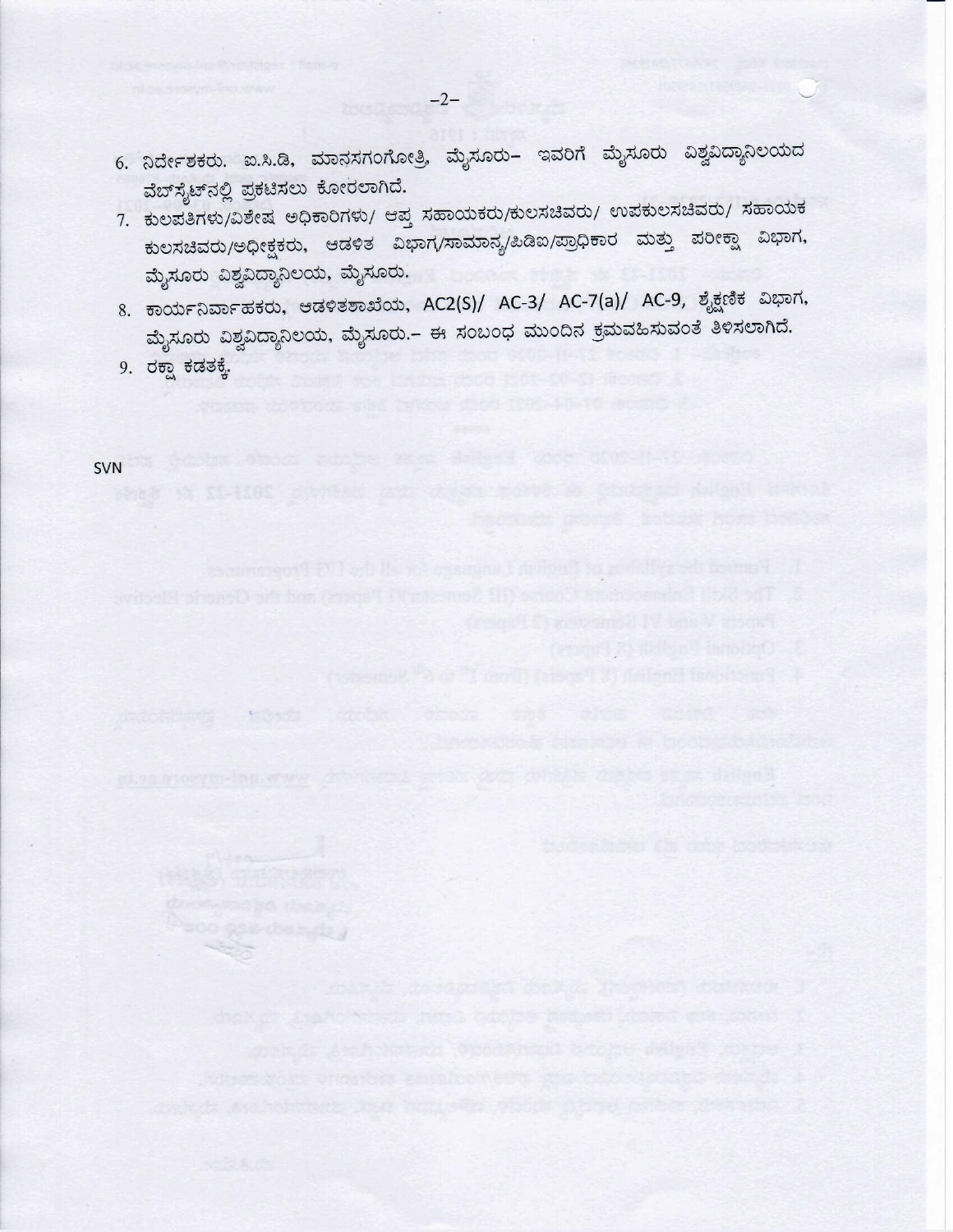## **English Syllabus for Undergraduate Course of the University Of Mysore**

#### **CBCS: 2021-22**

# **Language English**

#### AECC- Ability Enchancement Compulsory Course

#### **Language English for Faculty of Arts and Faculty of Science**

|                |         | Semeste   Course   Title of the Paper   | L-T-P       | <b>Credits</b> |
|----------------|---------|-----------------------------------------|-------------|----------------|
|                |         |                                         |             |                |
|                | $Eng-1$ | <b>Reverberations -I</b>                | $2 - 1 - 0$ |                |
|                | $Eng-2$ | <b>Reverberations -II</b>               | $2 - 1 - 0$ | 3              |
| $\mathbf{III}$ | $Eng-3$ | Vendor of Sweets and Language Component | $2 - 1 - 0$ | 3              |
| IV             | $Eng-4$ | Othello and Language Component          | $2 - 1 - 0$ | 3              |

#### **Language English for Faculty of Commerce and Faculty of Business Administration**

| Semeste | Course  | <b>Title of the Paper</b>               | L-T-P       | <b>Credits</b> |
|---------|---------|-----------------------------------------|-------------|----------------|
|         |         |                                         |             |                |
|         | $Eng-1$ | Resplendence -I                         | $2 - 1 - 0$ | 3              |
|         | $Eng-2$ | Resplendence -II                        | $2 - 1 - 0$ | 3              |
| Ш       | $Eng-3$ | Painter of Signs and Language Component | $2 - 1 - 0$ | 3              |
| IV      | $Eng-4$ | The Merchant of Venice and Language     | $2 - 1 - 0$ | 3              |
|         |         | Component                               |             |                |

#### Note:

- i. A Tutorial hour in the L-T-P module of CBCS in a session where the teacher initiates Students to participate actively in learning to have experience of learning. The L-T-P module adopted for Language English classes in the pattern 2-1-0 (3Credits)
- ii. There will be 2 lecture hours and 2 Tutorial hours for all Language English students, equalling to 3 Credits
- iii. 1 Tutorial hour is considered 1 Teaching hour; 2 Lecture hours+2 Tutorial hours =4 Teaching hours
- iv. Lecture hours are for Poetry/Prose/Novel/Play and Tutorial hours are for Language Component and Literary Activities such as debates and discussions, invited lectures and presentations, English language songs and readings, film viewing , quizzes, skits, poster making, collage and so on (individual teachers and departments can chalk out activities)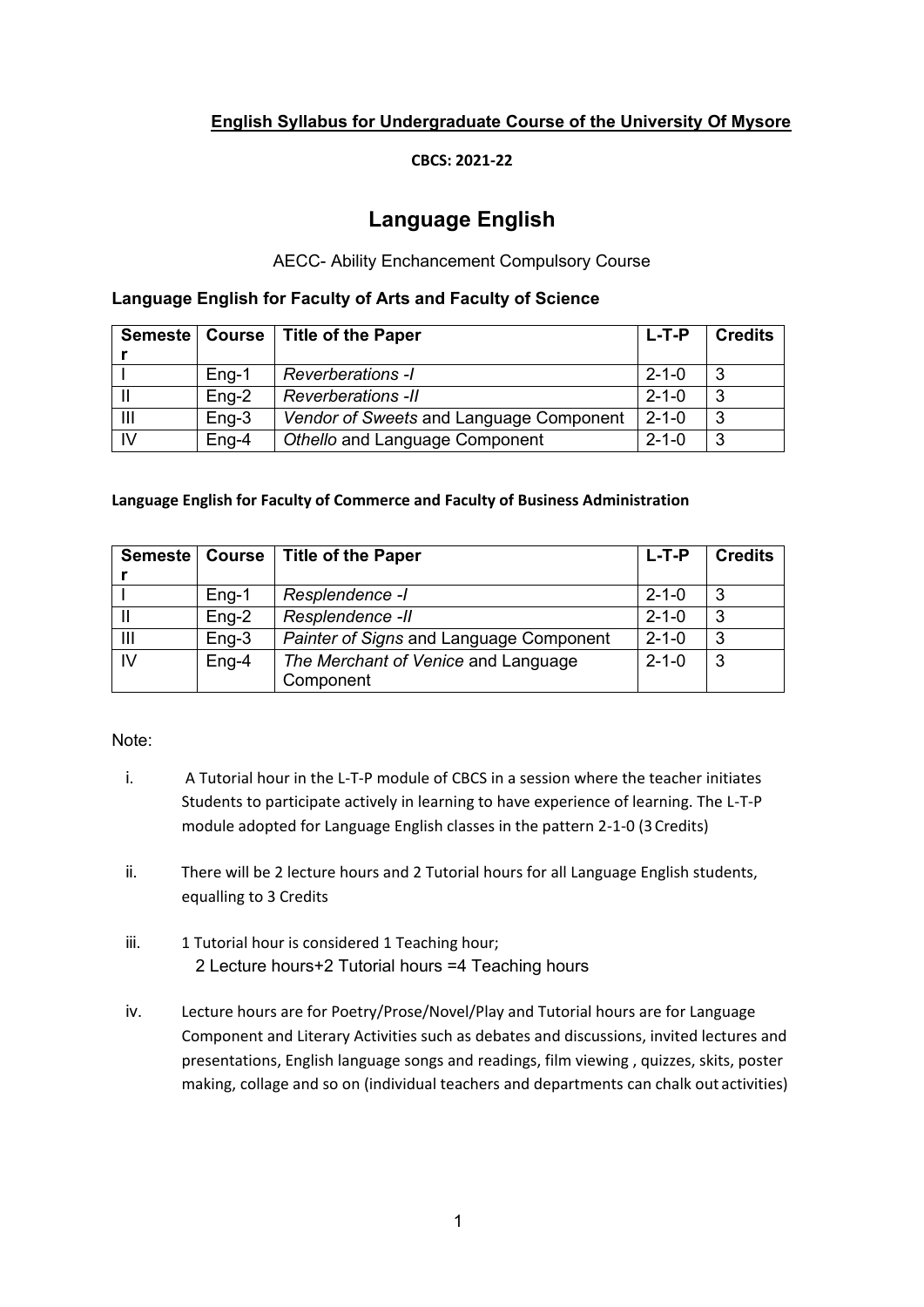## **SEC and GE offered by the Department of**

## **English SEC- Skill Enhancement Course**

#### **Communicative skills for Faculty of Arts**

|       | Semeste   Course   Title of the Paper | 1 -T-P | <b>Credits</b> |
|-------|---------------------------------------|--------|----------------|
| SEC-1 | Communicative Skills                  | -2-0-0 |                |

#### **GE –Generic Elective**

#### **Course for students of an unrelated discipline/Subject**

|        | Semeste   Course   Title of the Paper | $L$ -T-P    | <b>Credits</b> |
|--------|---------------------------------------|-------------|----------------|
|        |                                       |             |                |
| $GE-1$ | <b>Basic Writing Skills</b>           | $2 - 0 - 0$ |                |
| $GF-2$ | Art of Conversation                   | $2 - 0 - 0$ |                |

#### **DSC and DSE – Optional English ; Faculty of Arts**

#### **DSC –Discipline Specific Course**

#### **DSE-Discipline Specific Elective (Choice between i and ii in both V and VI Semesters)**

| <b>Semeste</b> | <b>Course</b> | <b>Title of the Paper</b>                                                               | $L-T-P$     | <b>Credits</b> |
|----------------|---------------|-----------------------------------------------------------------------------------------|-------------|----------------|
|                |               |                                                                                         |             |                |
|                | DSC-A         | <b>Chaucer to Milton</b>                                                                | $6 - 0 - 0$ | 6              |
| $\mathbf{I}$   | DSC-B         | The Elizabethan Age                                                                     | $6 - 0 - 0$ | 6              |
| Ш              | DSC-C         | Eighteenth and Nineteenth Century<br><b>English Literature</b>                          | $6 - 0 - 0$ | 6              |
| IV             | DSC-D         | <b>Twentieth Century Literature</b>                                                     | $6 - 0 - 0$ | 6              |
| V              | DSE-A         | Indian Writing in<br>Ť.<br>English OR<br>New Literatures in English<br>ii.              | $6 - 0 - 0$ | 6              |
| VI             | DSE-B         | American<br>Ĺ.<br>Literature OR<br>ii.<br>Literary Theory and<br>Practical<br>Criticism | $6 - 0 - 0$ | 6              |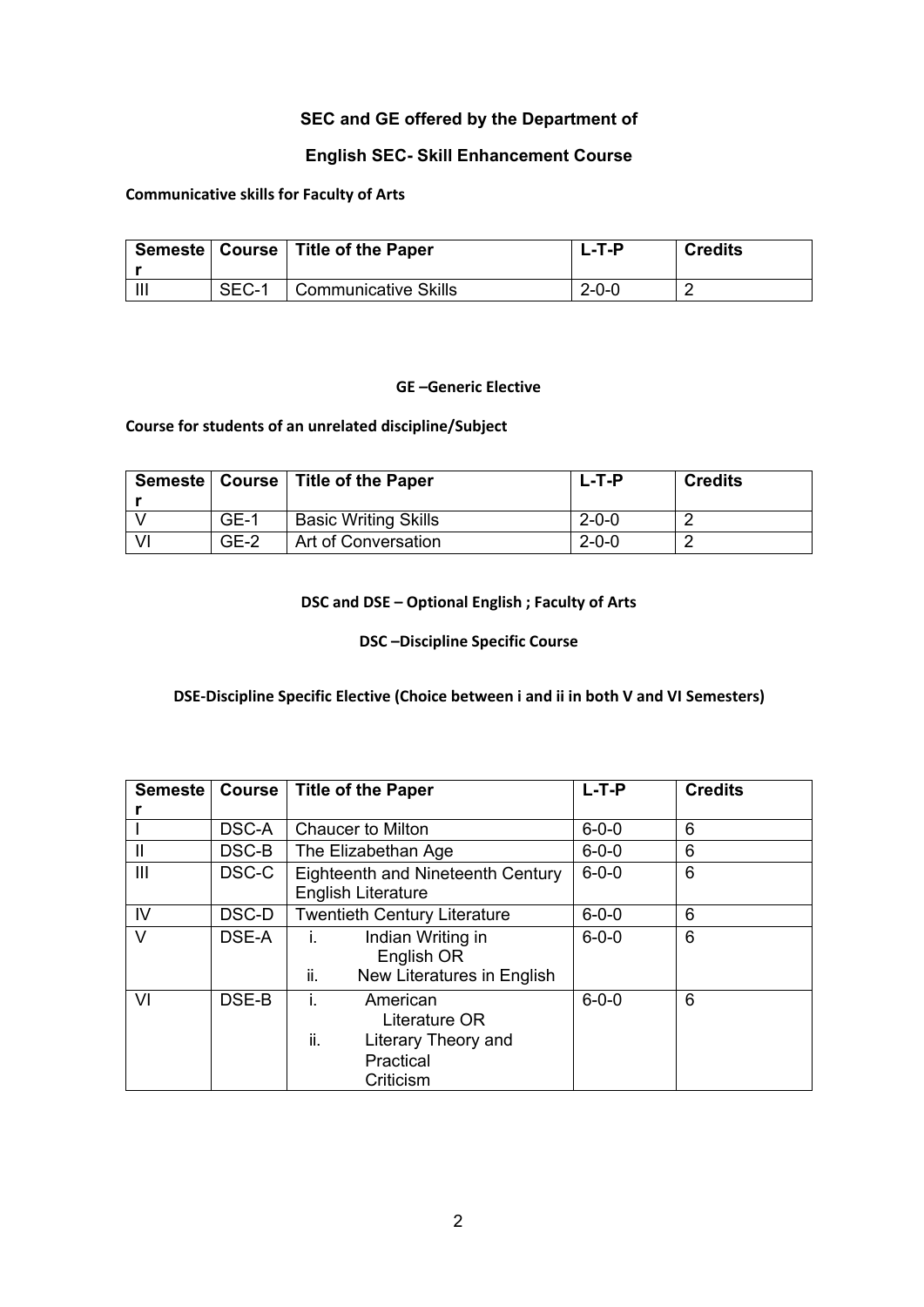## **DSC and DSE – Functional English ; Faculty of Arts**

## **DSC –Discipline Specific Course**

## **DSE-Discipline Specific Elective (Choice between i and ii in both V and VI Semesters)**

| <b>Semeste</b> | Cours         |                        | <b>Title of the Paper</b>                                                                                       | $L-T-P$     | <b>Credits</b> |
|----------------|---------------|------------------------|-----------------------------------------------------------------------------------------------------------------|-------------|----------------|
|                | е             |                        |                                                                                                                 |             |                |
|                | <b>DSC-AI</b> | Phonetics              |                                                                                                                 | $6 - 0 - 0$ | 6              |
| $\mathbf{I}$   |               | DSC-B   Modern English |                                                                                                                 | $6 - 0 - 0$ | 6              |
| Ш              | DSC-C         |                        | Broadcasting: Radio                                                                                             | $6 - 0 - 0$ | 6              |
| IV             | DSC-D         |                        | Broadcasting: TV                                                                                                | $6 - 0 - 0$ | 6              |
| $\vee$         | DSE-A         | L.<br>ii.              | Conversational<br>Skills OR<br>Dissertation on Advertisements<br>on Radio Entertainment Programmers on<br>Radio | $6 - 0 - 0$ | 6              |
| VI             | DSE-B         | Ť.<br>ii.              | Writing<br><b>Skills</b><br>OR.<br>Dissertation on Advertisements on<br>TV or Education Programmers on TV       | $6 - 0 - 0$ | 6              |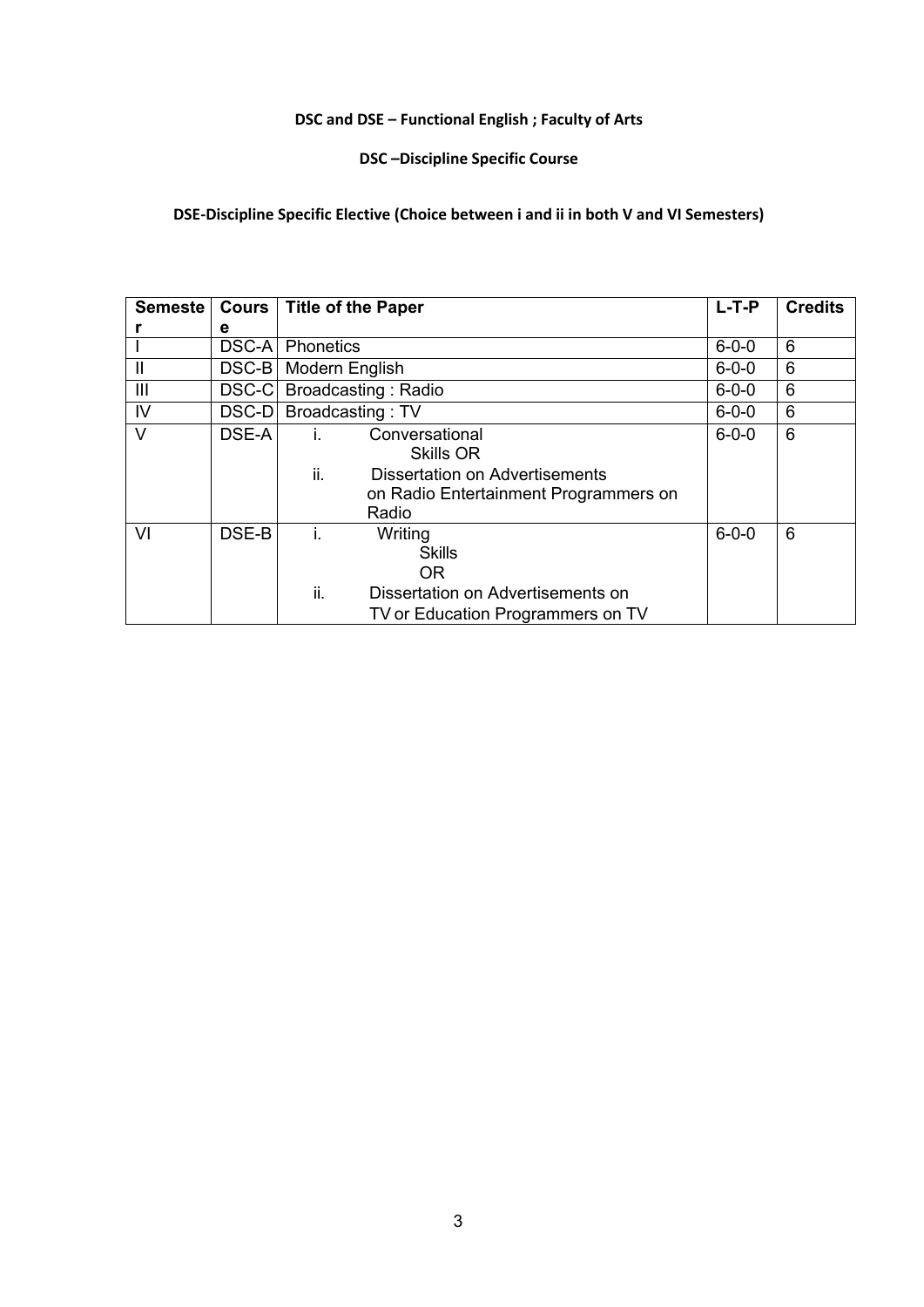#### **LANGUAGE ENGLISH SYLLABUS- CBCS**

#### From the Academic Year 2021-22 (For students admitted to the First Semester in 2021-22)

#### **For Undergraduate Programmes offered in Faculty of Arts and Faculty of Science**

**I SEMESTER: ENGLISH-1**(3 Credits: 2 Lecture hours and 2 Tutorial hours perweek)

**POETRY** (1 Lecture hour per week):

- 1. When in Disgrace William Shakespeare
- 2. Fidelity William Wordsworth
- 3. Refugee Blues W. H. Auden
- 4. The Cold Within James Patrick Kinney
- 5. Freedom Rabindranath Tagore
- 6. The Man He Killed Thomas Hardy
- 7. The Quiet Life Alexander Pope
- 8. The Pulley George Herbert

#### **PROSE** (1 Lecture hour per week):

- 1. What is Science? George Orwell
- 2. With the Photographer- Stephen Leacock
- 3. Fool's Paradise- Isaac Bashevis Singer
- 4. Prospects of Democracy in India- Dr. B. R. Ambedkar

**LANGUAGE COMPONENT AND LITERARY ACTIVITY** (2 Tutorial hours per week):

- 1. Punctuation
- 2. Articles
- 3. Prepositions
- 4. Verb in relation to Tense, Person and Number of the Subject (Subject- Verb Agreement/ Concord)

C1 – Test/ Assignment = 10

- Marks C2 Test/ Assignment
- $= 10$  Marks C<sub>3</sub> Examination  $=$
- 80 Marks Total = 100 Marks

Question paper pattern for C3:

- A. 10 comprehension questions out of 15 from Poetry and Prose to be answered in a word, phrase or sentence each (10x1=10 marks)
- B. 2 annotations out of 4 from Poems (2x5=10 marks)
- C. 2 essay-type questions out of 5 from Poems (2x10=20 marks)
- D. 2 essay-type questions out of 4 from Prose (2x10=20 marks)
- E. Language Component (4x5=20 marks)

#### **II SEMESTER: ENGLISH-2**(3 Credits: 2 Lecture hours and 2 Tutorial hours per week)

#### **POETRY**(1 Lecture hour per week):

**1.** How Do I Love Thee? (Sonnet 43)- Elizabeth Barrett Browning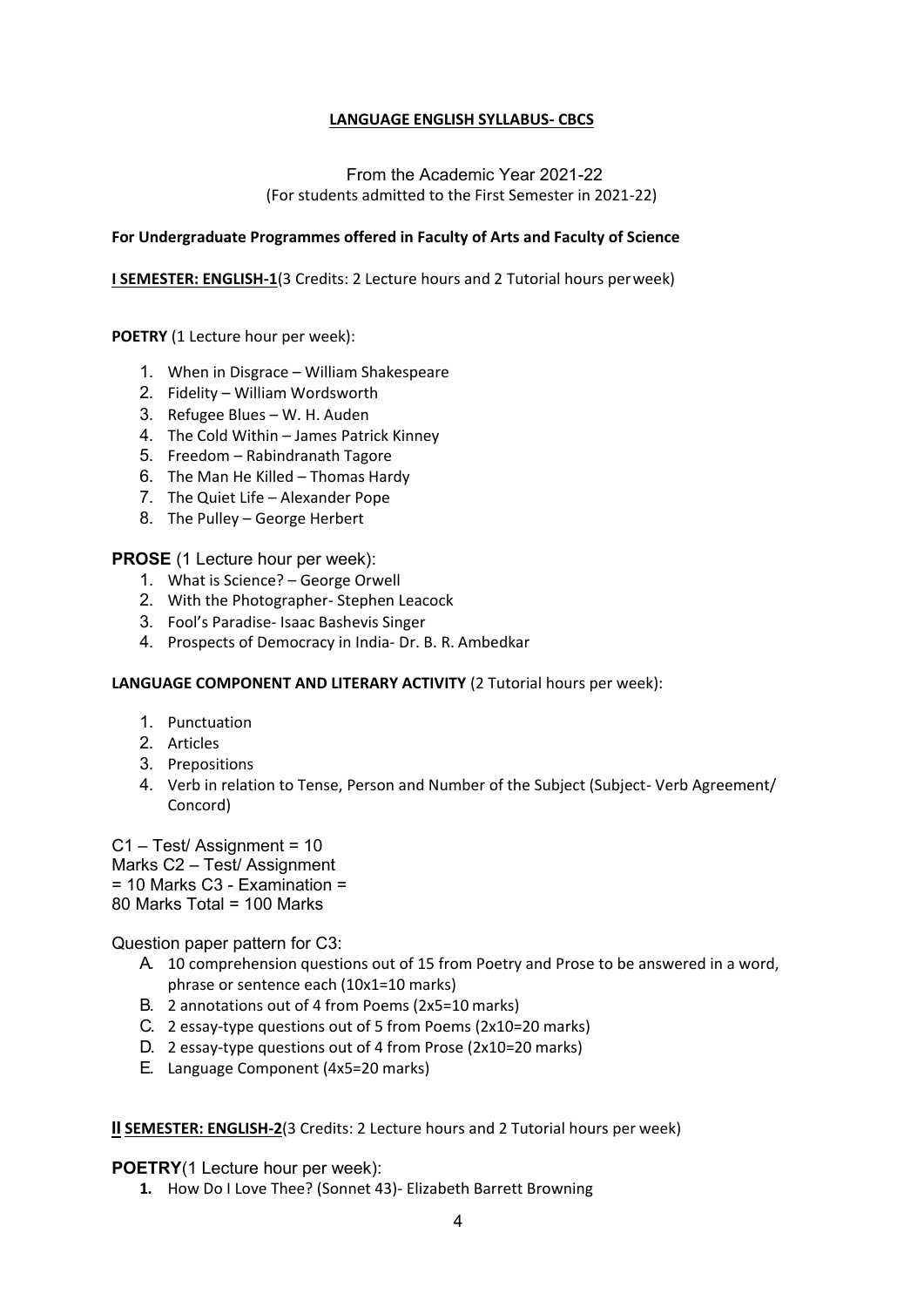- **2.** Thou Art Indeed Just,Lord Gerard Manley Hopkins
- **3.** The Laboratory- Robert Browning
- **4.** No Men are Foreign James Kirkup
- **5.** The Caged Bird Maya Angelou
- **6.** The Bread of the People Bertolt Brecht
- **7.** Bankers are like Anybody Else- Ogden Nash
- **8.** Stammer- Satchidananda

**PROSE** (1 Lecture hour per week):

- 1. A Devoted Son Anita Desai
- 2. Social Responsibilities of a Scientist- Bertrand Russell
- 3. The Story of an Hour- Kate Chopin
- 4. Pandit Jasraj- Captain Gopinath

**LANGUAGE COMPONENT AND LITERARY ACTIVITY** (2 Tutorial hours per week):

- 1. Adjectives
- 2. Adverbs
- 3. Linkers (Conjunctions)
- 4. Words Often Confused

C1 – Test/ Assignment = 10 Marks C2 – Test/ Assignment = 10 Marks C3 - Examination = 80 Marks Total = 100 Marks

Question paper pattern for C3:

- A. 10 comprehension questions out of 15 from Poetry and Prose to be answered in aword, phrase or sentence each (10x1=10 marks)
- B. 2 annotations out of 4 from Poems (2x5=10 marks)
- C. 2 essay-type questions out of 5 from Poems (2x10=20 marks)
- D. 2 essay-type questions out of 4 from Prose (2x10=20 marks)
- E. Language Component (4x5=20 marks)

**III SEMESTER: ENGLISH-3**(3 Credits: 2 Lecture hours and 2 Tutorial hours per week)

#### **NOVEL AND LANGUAGE COMPONENT**

**NOVEL**(2 Lecture hours per week):

*Vendor of Sweets* – R. K. Narayan

#### **LANGUAGE COMPONENT AND LITERARY ACTIVITY** (2 Tutorial hours per week):

- **1.** Framing Questions
- **2.** Question Tags
- **3.** One-word Substitutes
- **4.** Active and Passive Voice

C1 – Test/ Assignment = 10 Marks C2 – Test/ Assignment = 10 Marks C3 - Examination = 80 Marks Total = 100 Marks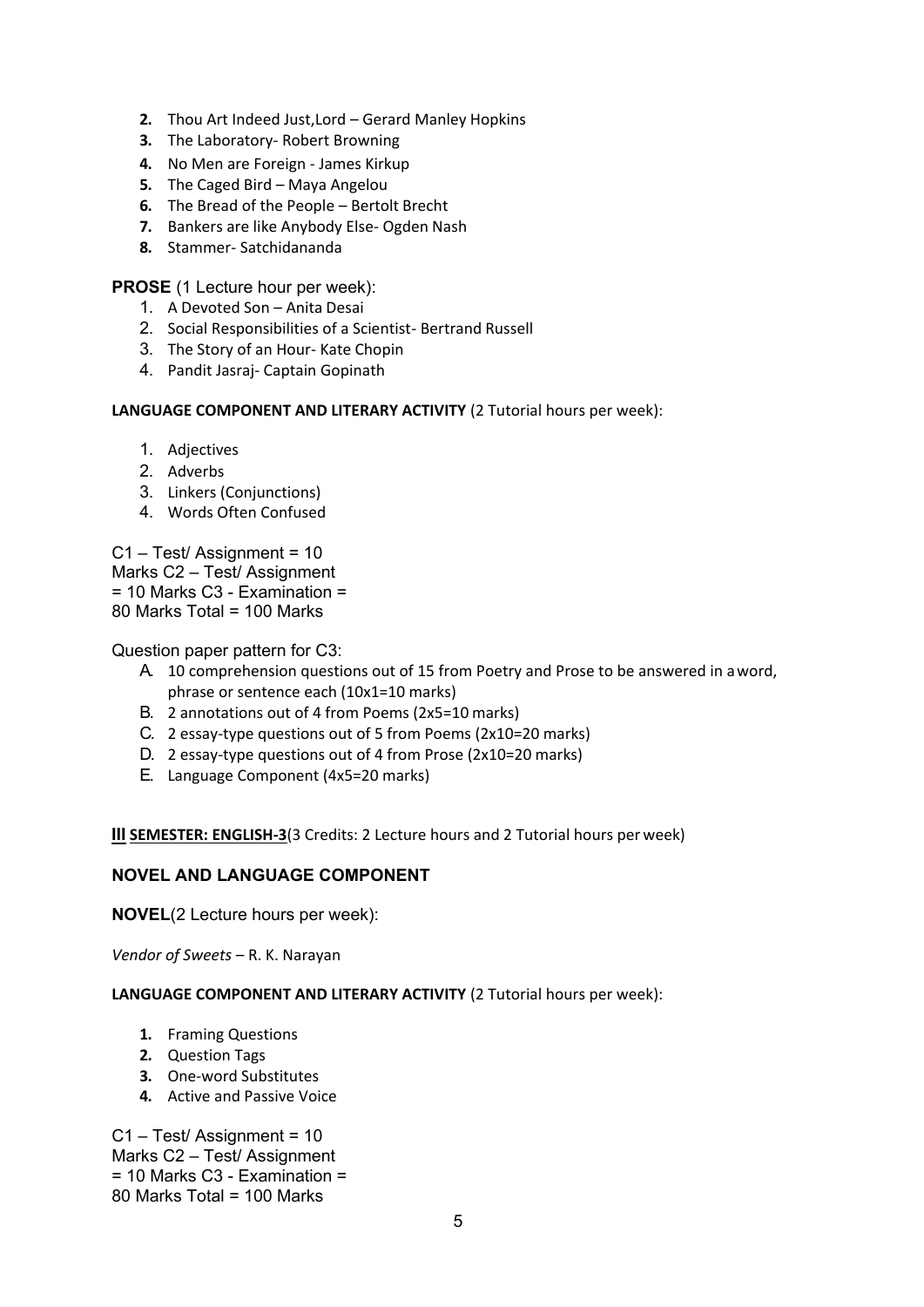Question paper pattern for C3:

- A. 6 short notes out of 10 on minor characters/incidents from the novel (6x5=30 marks)
- B. 3 essay-type questions out of 5 from the novel (3x10=30 marks)
- C. Language Component (4x5=20 marks)

## **SEC – III SEMESTER: COMMUNICATIVE SKILLS(2 Credits; 2 Lecture hours per week)**

UNIT – 1: The use of the English language in different contexts

- a) Formal and informal greetings
- b) Introducing oneself and others
- c) Thanking, Wishing well and Apologizing
- d) Ending a conversation and saying Goodbye
- UNIT 2: Obtaining information

Asking for information- enquiries and requests such as train timings at a railway station, cheque book facility at a bank, availability of items at a shop, asking for the availability of jobs, requesting information regarding admission in a college, request to dispatch a product from an online site, etc.

UNIT – 3: Giving information

- a) Giving directions
- b) Giving instructions
- c) Giving information against enquiries/ requests in response to situations in Unit 2

#### UNIT – 4: Telephone conversation

- a) Etiquette, common phrases for beginning and closing conversation etc.
- b) Making an appointment at the doctors'/ hospitals
- c) Enquiring, booking and confirming a booking at a hotel/ Paying Guest accommodation/hostel
- d) Asking for information at a Post office, Bank, College etc.

#### **C1** – Test/Assignment = 05

- Marks **C2**  Test/Assignment
- = 05 Marks **C3** –
- Examination= 40 Marks **Total**
- = 50 Marks

#### **Question Paper Pattern for C3:**

- A. 2 questions out of 3 from Unit-I (2X5=10 marks)
- B. 2 questions out of 3 from Unit II ( $2X5=10$  marks)
- C. 2 questions out of 3 from Unit III (2X5=10marks)
- D. 2 questions out of 3 from Unit IV (2X5=10marks)

**IVSEMESTER: ENGLISH-4**(3 Credits: 2 Lecture hours and 2 Tutorial hours per week)

## **DRAMA AND LANGUAGE COMPONENT**

**DRAMA**(2 Lecture hours per week):

*Othello* – William Shakespeare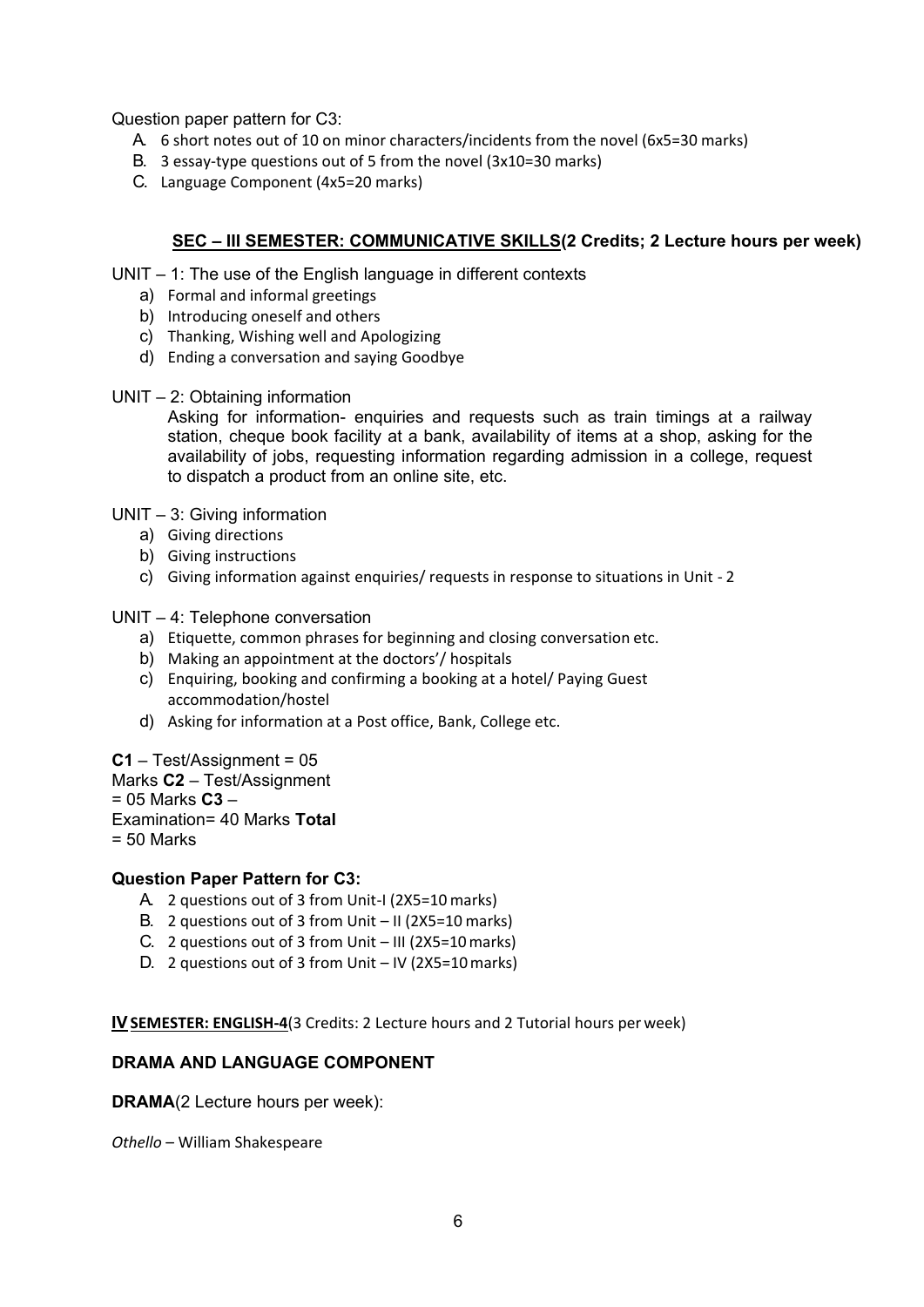#### **LANGUAGE COMPONENT AND LITERARY ACTIVITY** (2 Tutorial hours per week):

- **1.** Homophones
- **2.** Homonyms
- **3.** Direct and Indirect Speech
- **4.** Letter Writing i) Application for a Job ii) Leave letter

C1 – Test/ Assignment = 10 Marks C2 – Test/ Assignment  $= 10$  Marks C3 - Examination  $=$ 80 Marks Total = 100 Marks

Question paper pattern for C3:

- A. 4 annotations out of 8 (4x5=20 marks)
- B. 2 essay-type questions out of 4 on characters (2x10=20 marks)
- A. 2 essay-type questions out of 4 on scenes (2x10=20 marks)
- B. Language Component (4x5=20 marks)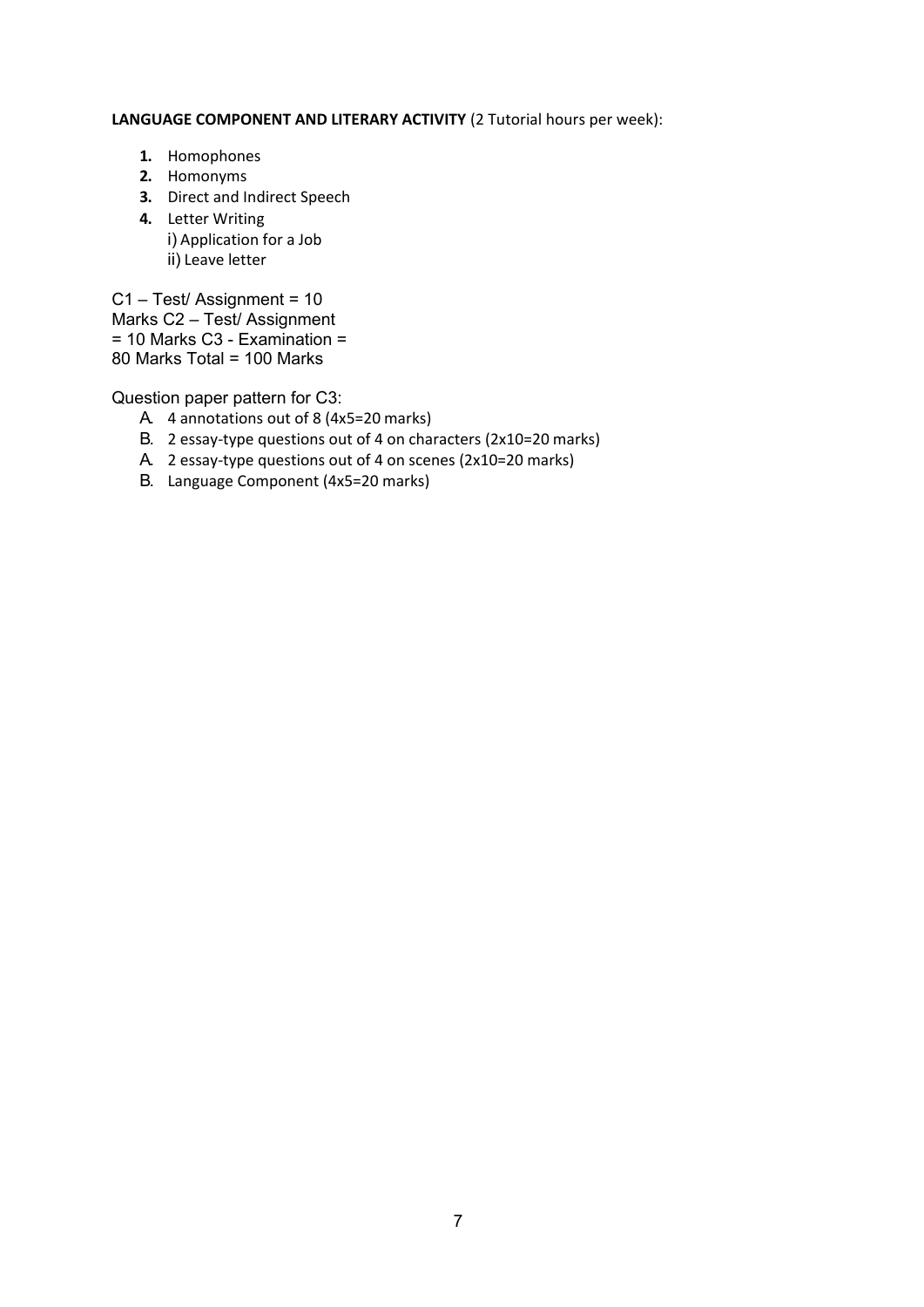## **LANGUAGE ENGLISH SYLLABUS- CBCS**

From the Academic Year 2021-22

#### (For students admitted to the First Semester in 2021-22)

#### **For Undergraduate Programmes offered in Faculty of Commerce and Faculty of Business Administration**

**I SEMESTER: ENGLISH-1**(3 Credits: 2 Lecture hours and 2 Tutorial hours per week)

**POETRY** (1 Lecture hour per week):

- 1. When Forty Winters Shall Besiege Thy Brow (Sonnet 2)– William Shakespeare
- 2. The World is Too Much with Us– William Wordsworth
- 3. A Wagon of Shoes Abraham Sutzkever
- 4. Nine Gold Medals- David Roth
- 5. False Religion- Rabindranath Tagore
- 6. Avarice George Herbert
- 7. O, My Luve's like a Red, Red Rose- Robert Burns
- 8. On Killing a Tree Gieve Patel

**PROSE** (1 Lecture hour per week):

- 1. The Miser– George Orwell
- 2. The Storyteller Saki
- 3. Going Green Ramchandra Guha
- 4. The Position of Women in Hinduism and Buddhism- Dr. B. R. Ambedkar

#### **LANGUAGE COMPONENT AND LITERARY ACTIVITY** (2 Tutorial hours per week):

- 1. Punctuation
- 2. Articles
- 3. Prepositions
- 4. Verb in relation to Tense, Person and Number of the Subject (Subject- Verb Agreement/ Concord)

C1 – Test/ Assignment = 10

Marks C2 – Test/ Assignment

= 10 Marks C3 - Examination =

80 Marks Total = 100 Marks

Question paper pattern for C3:

- A. 10 comprehension questions out of 15 from Poetry and Prose to be answered in aword, phrase or sentence each (10x1=10 marks)
- B. 2 annotations out of 4 from Poems (2x5=10 marks)
- C. 2 essay-type questions out of 5 from Poems (2x10=20 marks)
- D. 2 essay-type questions out of 4 from Prose (2x10=20 marks)
- E. Language Component (4x5=20 marks)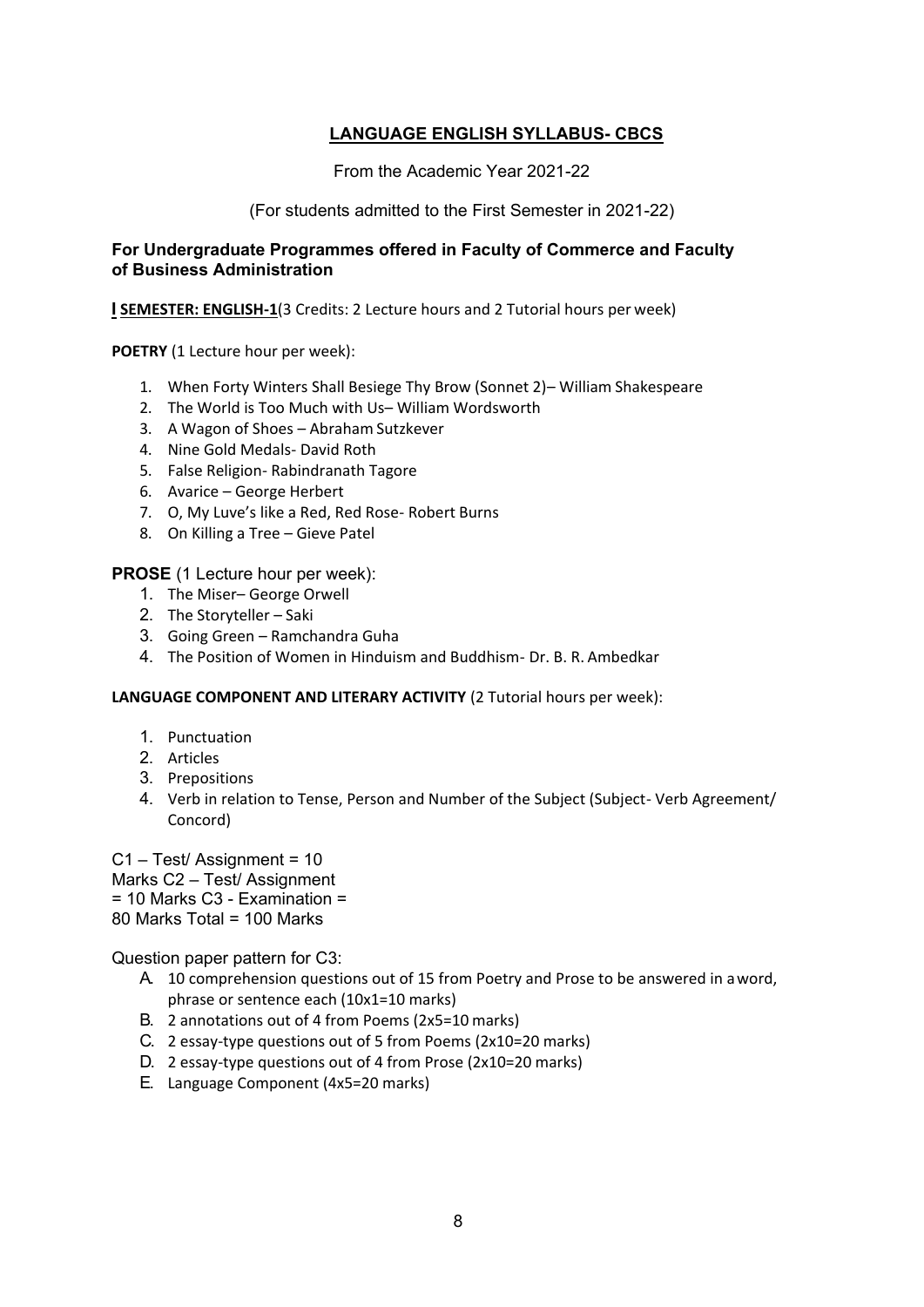## **II SEMESTER: ENGLISH-2**(3 Credits: 2 Lecture hours and 2 Tutorial hours per week)

#### **POETRY**(1 Lecture hour per week):

- 1. Death, Be Not Proud John Donne
- 2. My Last Duchess- Robert Browning
- 3. Ozymandias P. B.Shelley
- 4. Unknown Citizen- W. H. Auden
- 5. I, Too Langston Hughes
- 6. Mirror- Sylvia Plath
- 7. Mending Wall Robert Frost
- 8. Ulysses by the Merlion Edwin Thamboo

#### **PROSE** (1 Lecture hour per week):

- 1. Self-Portrait (Rashtrapati) Jawaharlal Nehru
- 2. The Night Train at Deoli Ruskin Bond
- 3. On the Rule of the Road- A. G. Gardiner
- 4. After Twenty Years O. Henry

#### **LANGUAGE COMPONENT AND LITERARY ACTIVITY** (2 Tutorial hours per week):

- 1. Adjectives
- 2. Adverbs
- 3. Linkers (Conjunctions)
- 4. Words Often Confused

C1 – Test/ Assignment = 10

Marks C2 – Test/ Assignment

 $= 10$  Marks C<sub>3</sub> - Examination  $=$ 

80 Marks Total = 100 Marks

Question paper pattern for C3:

- A. 10 comprehension questions out of 15 from Poetry and Prose to be answered in a word, phrase or sentence each (10x1=10 marks)
- B. 2 annotations out of 4 from Poems (2x5=10 marks)
- C. 2 essay-type questions out of 5 from Poems(2x10=20 marks)
- D. 2 essay-type questions out of 4 from Prose(2x10=20 marks)
- E. Language Component (4x5=20 marks)

#### **III SEMESTER: ENGLISH-3**(3 Credits: 2 Lecture hours and 2 Tutorial hours per week)

#### **NOVEL AND LANGUAGE COMPONENT**

**NOVEL** (2 Lecture hours per week):

*Painter of Signs*– R. K. Narayan

#### **LANGUAGE COMPONENT AND LITERARY ACTIVITY** (2 Tutorial hours per week):

- 1. Framing Questions
- 2. Question Tags
- 3. One-word Substitutes
- 4. Active and Passive Voice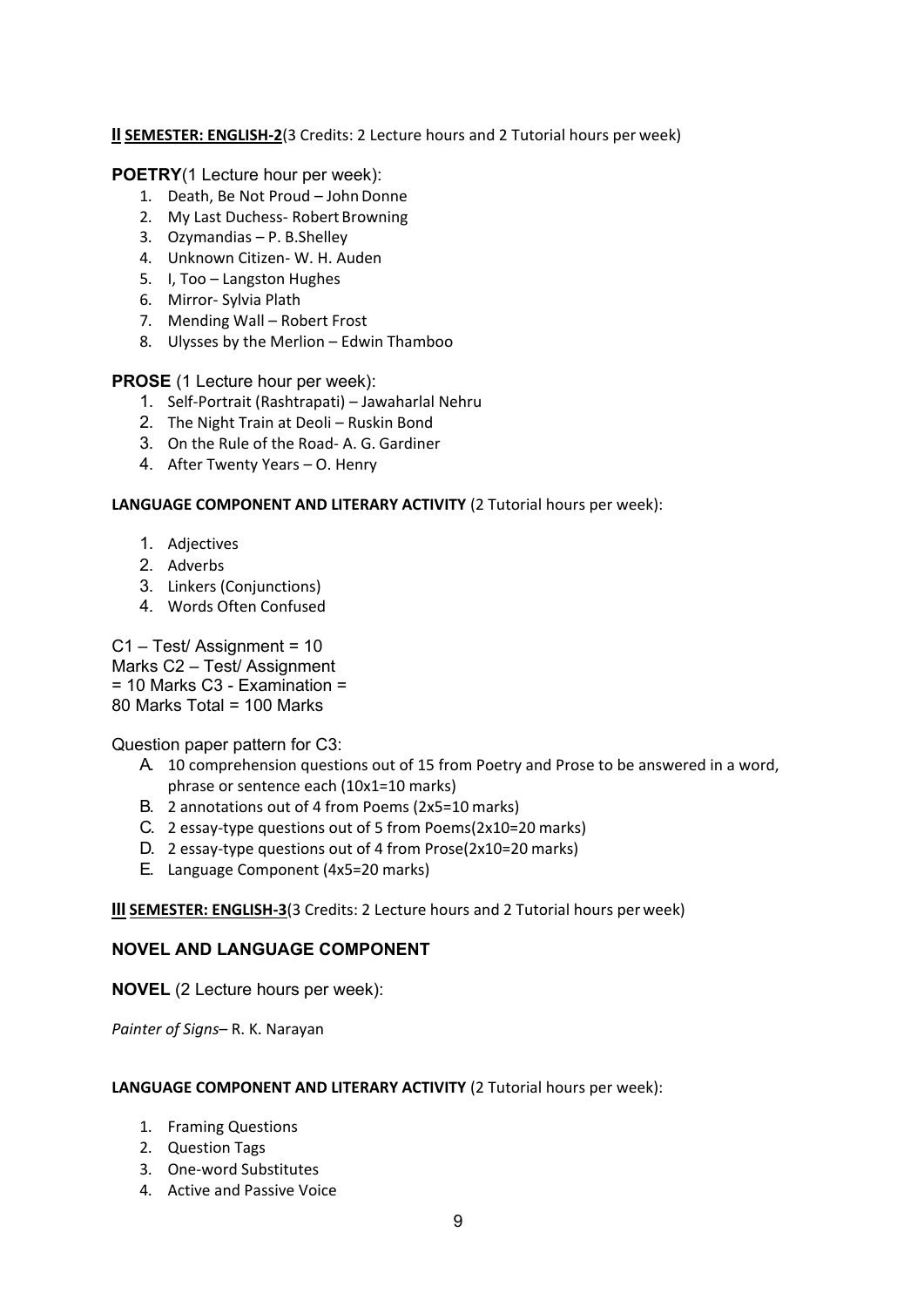C1 – Test/ Assignment = 10 Marks C2 – Test/ Assignment = 10 Marks C3 - Examination = 80 Marks Total = 100 Marks

Question paper pattern for C3:

- A. 6 short notes out of 10 on minor characters /incidents from the novel (6x5=30 marks)
- B. 3 essay-type questions (3x10=30 marks)
- C. Language Component (4x5=20 marks)

**IVSEMESTER: ENGLISH-4**(3 Credits: 2 Lecture hours and 2 Tutorial hours per week)

#### **DRAMA AND LANGUAGE COMPONENT**

**DRAMA** (2 Lecture hours per week):

*The Merchant of Venice*– William Shakespeare

**LANGUAGE COMPONENT AND LITERARY ACTIVITY** (2 Tutorial hours per week):

- 1. Homophones
- 2. Homonyms
- 3. Direct and Indirect Speech
- 4. Letter Writing i) Application for a Job ii) Leave letter

C1 – Test/ Assignment = 10 Marks C2 – Test/ Assignment  $= 10$  Marks C3 - Examination  $=$ 80 Marks Total = 100 Marks

Question paper pattern for C3:

- C. 4annotations out of 8 (4x5=20 marks)
- D. 2 essay-type questions out of 4 on characters (2x10=20 marks)
- C. 2 essay-type questions out of 4 on scenes (2x10=20 marks)
- D. Language Component (4x5=20 marks)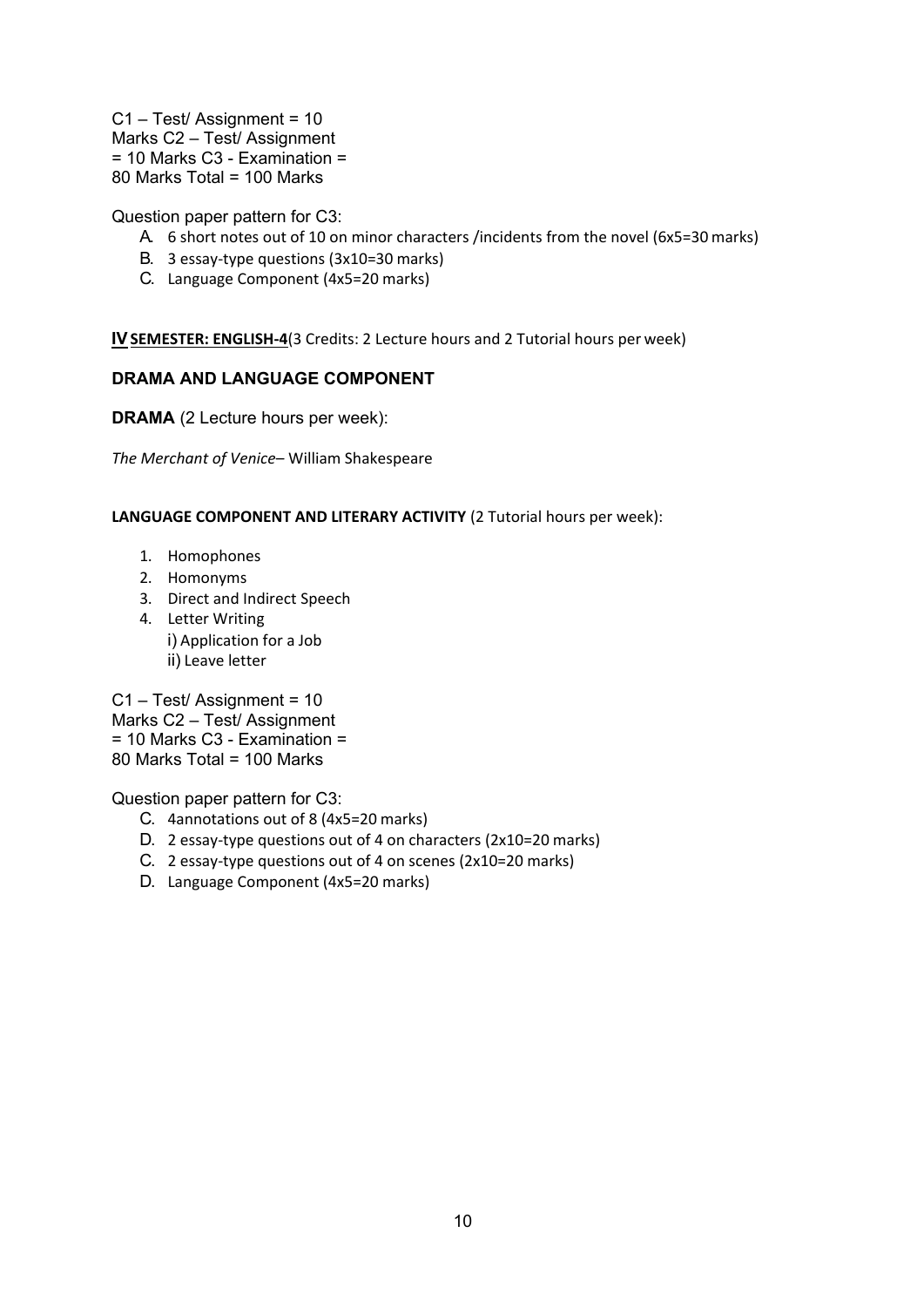# A. 2 questions out of 4 from Unit-I (2X5=10 marks)

- B. 5 questions out of 8 from Unit -II (5X2=10 marks)
- C. 6 questions out of 10 from Unit III (6X5=30marks)
- D. 3 questions out of 5 from Unit IV (3X10=30marks)

# (For students admitted to the First Semester in 2021-22)

# **For Bachelor of Arts Programme**

From the Academic Year 2021-22

**OPTIONAL ENGLISH SYLLABUS- CBCS**

**I SEMESTER – DSC-A: CHAUCER TO MILTON**(6 Credits; 6 lecture hours per week)

**UNIT – I (1hour) Background**: Age of Chaucer, Jacobean Period, Metaphysicals, English Reformation and Restoration Period, Puritanism, Anglicanism

**UNIT – II (1hour) Literary Terms**: Sonnet, Parable, Conceit, Hyperbole, Paradox, Allegory, Carpe diem, Pun, Metaphor, Epic

# **UNIT – III: POETRY (2 hours)**

- **1.** Parson (From *The Prologue to the Canterbury Tales*)– Geoffrey Chaucer
- **2.** Astrophel and Stella: Loving in Truth (Sonnet 1) Philip Sydney
- **3.** Amoretti Sonnet LXXV: One Day I Wrote her Name Edmund Spenser
- **4.** How Soon Hath Time– John Milton
- **5.** A Valediction: Forbidding Mourning John Donne
- **6.** Temple George Herbert
- **7.** On My First Son Ben Jonson
- **8.** The Retreat Henry Vaughan
- **9.** Song for St. Cecelia's Day John Dryden
- **10.** The Passionate Shepherd to his Love Christopher Marlowe
- **11.** The Nymph's Reply to the Shepherd Sir Walter Raleigh
- **12.** Farewell, Love Sir Thomas Wyatt the Senior

# **UNIT – IV: ESSAYS/ PROSE (2 hours)**

- 1. Of Travel Francis Bacon
- 2. Ladies'Head-Dress Joseph Addison
- 3. Recollections of Childhood Richard Steele
- 4. Sunday 2 September, 1666 The Diary of Samuel Pepys
- 5. Of Degrees of people in the Commonwealth of Elizabethan England (Chapter 1) William Harrison
- 6. Chapter 1 of *Pilgrim's Progress*  John Bunyan

# C1 – Test/ Assignment = 10 Marks C2 – Test/ Assignment = 10 Marks C3 - Examination =

80 Marks Total = 100 Marks

Question paper pattern for C3:

11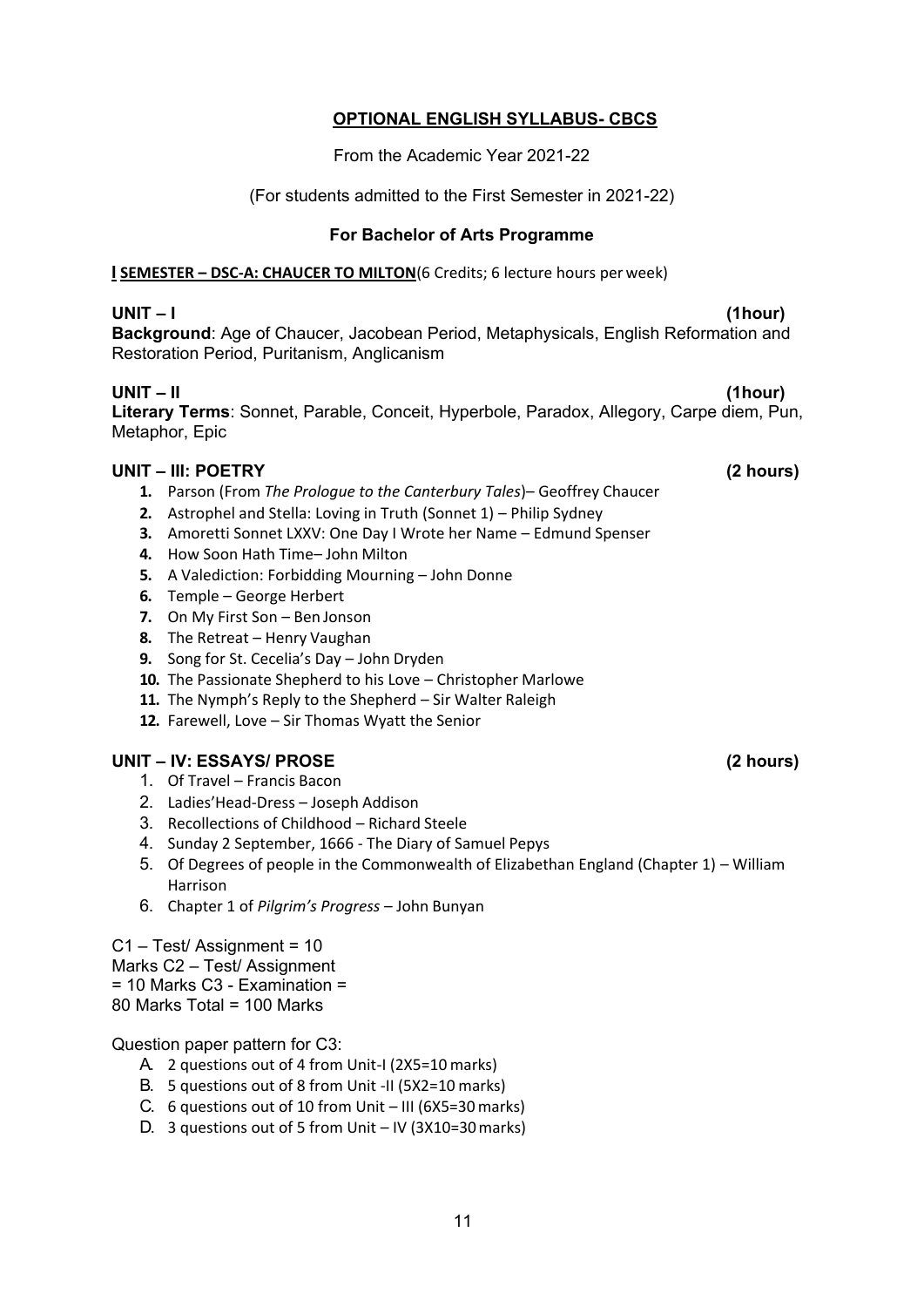Suggested Reading:

- 1. Pelican Guide to English Literature Book 1- The Age of Chaucer Boris Ford
- *2. Pelican Guide to English Literature Book 3- Donne to Marvel* Boris Ford
- *3. History of English Literature* EdwardAlbert
- *4. A Glossary of Literary Terms* M. H.Abrams

## **II SEMESTER – DSC-B: THE ELIZABETHAN AGE**(6 Credits; 6 lecture hours per week)

**UNIT – I (1hour) Background**: Shakespearean Age with respect to England, the origin of English drama, the Elizabethan Theatre, the Globe, the Renaissance

## **UNIT – II (1hour)**

**Literary Terms**: Tragedy, Comedy, Revenge Tragedy, Soliloquy, Chorus, Tragi-comedy, Farce, Miracle and Mystery plays, Three Unities, Comedy of Humours, Comic Relief

## **UNIT – III: POETRY (2 hours)**

- **1.** Sonnet 1: From fairest creatures we desire increase William Shakespeare
- **2.** Sonnet 29: When in Disgrace– William Shakespeare
- **3.** Sonnet 60: Like as the waves make towards the pebbled shore William Shakespeare
- **4.** Sonnet 73: That time of year William Shakespeare
- **5.** Sonnet 130: My Mistress's eyes are nothing like the sun– William Shakespeare
- **6.** Sonnet 142: Love is my Sin– William Shakespeare
- **7.** Act IV, Scene I: From *Merchant of Venice*  William Shakespeare
- **8.** Was this the face that launched a thousand ships: From *Doctor Faustus*  Christopher Marlowe

## **UNIT – IV: DRAMA (2 hours)**

- 1. Macbeth William Shakespeare
- 2. Duchess of Malfi John Webster

C1 – Test/ Assignment = 10

Marks C2 – Test/ Assignment

= 10 Marks C3 - Examination =

80 Marks Total = 100 Marks

#### Question paper pattern for C3:

- A. 2 questions out of 4 from Unit-I (2X5=10 marks)
- B. 5 questions out of 8 from Unit -II (5X2=10 marks)
- C. 4 questions out of 6 from Unit III (4X5=20 marks)
- D. 2 questions out of 4 from Unit IV, Drama 1 (2X10=20 marks)
- E. 2 questions out of 4 from Unit IV, Drama 2 (2X10=20marks)

#### Suggested Reading:

- *1. Pelican Guide to English Literature Book 2- The Age of Shakespeare* Boris Ford
- *2. History of English Literature* EdwardAlbert
- *3. A Glossary of Literary Terms* M. H. Abrams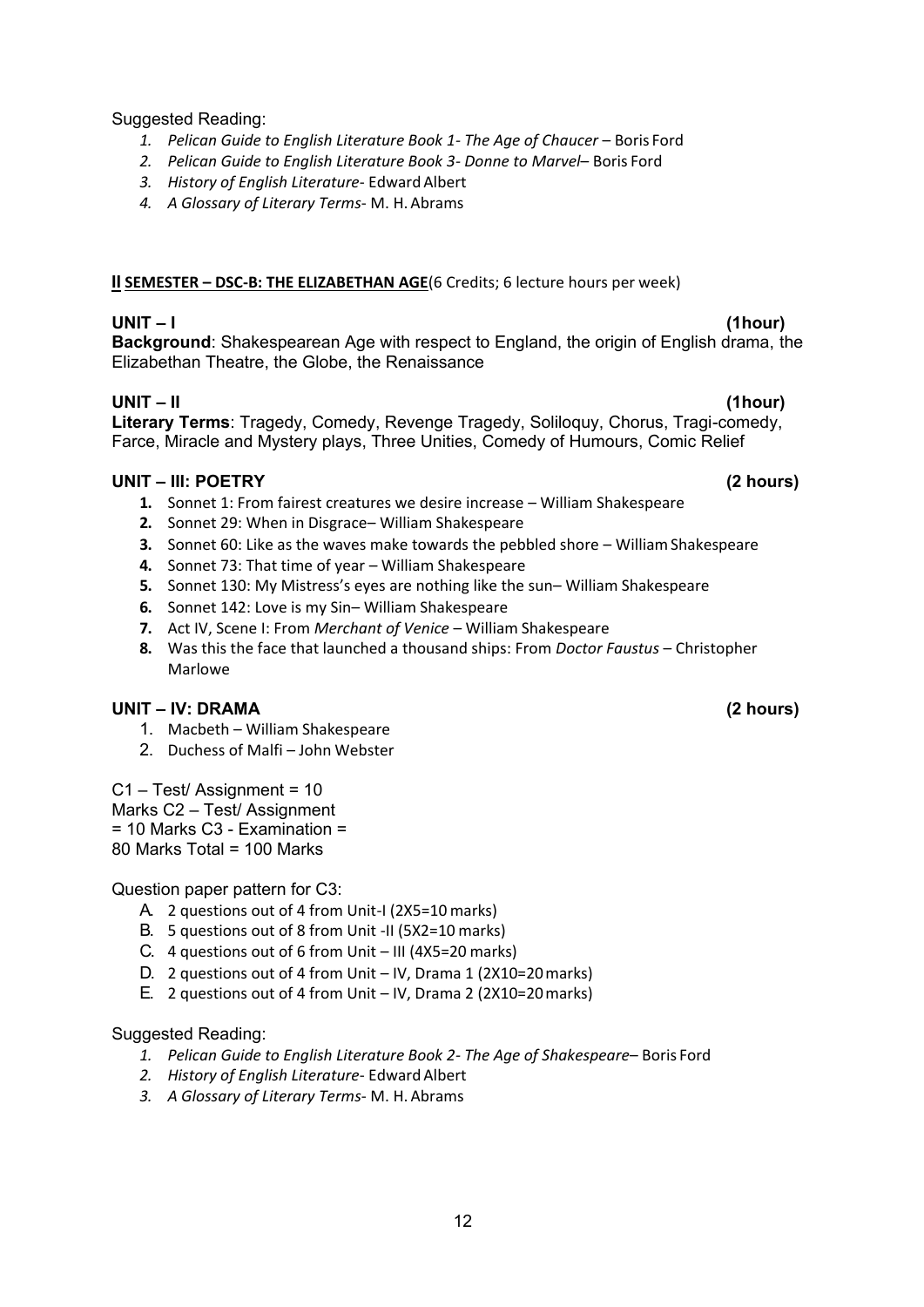## **III SEMESTER – DSC-C: EIGHTEENTH AND NINETEENTH CENTURY ENGLISH**

**LITERATURE**(6 Credits; 6

lecture hours per week)

**UNIT – I (1hour) Background**: Romantic Movement, Victorian Age, Neo-classicism, Enlightenment, Age of Reason, the Rise of the Novel, The New Woman, Utilitarianism, Colonial Expansion

#### **UNIT – II: ESSAYS (1hour)**

- **1.** Science and Culture (The Values of Education in the Sciences) T. X. Huxley
- **2.** On Finding Things E. V. Lucas
- **3.** A Few Thoughts on Sleep Leigh Hunt
- **4.** Poor Relations Charles Lamb

## **UNIT – III: POETRY (2 hours)**

- 1. Resolution and Independence William Wordsworth
- 2. Frost at Midnight S. T. Coleridge
- 3. London William Blake
- 4. Ode on a Nightingale John Keats
- 5. To Wordsworth P. B. Shelley
- 6. Dover Beach Matthew Arnold
- 7. Ulysses Tennyson
- 8. Prospice- Browning

## **UNIT – IV: NOVEL (2 hours)**

*Great Expectations* – Charles Dickens

C1 – Test/ Assignment = 10 Marks C2 – Test/ Assignment  $= 10$  Marks C<sub>3</sub> - Examination  $=$ 80 Marks Total = 100 Marks

Question paper pattern for C3:

- E. 2 questions out of 4 from Unit-I (2X5=10 marks)
- F. 2 questions out of 4 from Unit II (2X10=20 marks)
- G. 6 questions out of 8 from Unit III (6X5=30 marks)
- H. 2 questions out of 4 from Unit IV(2X10=20 marks)

#### Suggested Reading:

- 1. *Pelican Guide to English Literature Book 4- From Dryden to Jonson* Boris Ford
- 2. *Pelican Guide to English Literature Book 5- From Blake to Byron* Boris Ford
- 3. *Pelican Guide to English Literature Book 6- From Dickens to Hardy* Boris Ford
- 4. *Romantic Imagination*  Maurice Bowra
- 5. *Romanticism*  Nicholas Roe (Ed.)
- 6. *Romanticism*: *A Very Short Introduction*  Michael Ferber
- 4. *A Glossary of Literary Terms* M. H. Abrams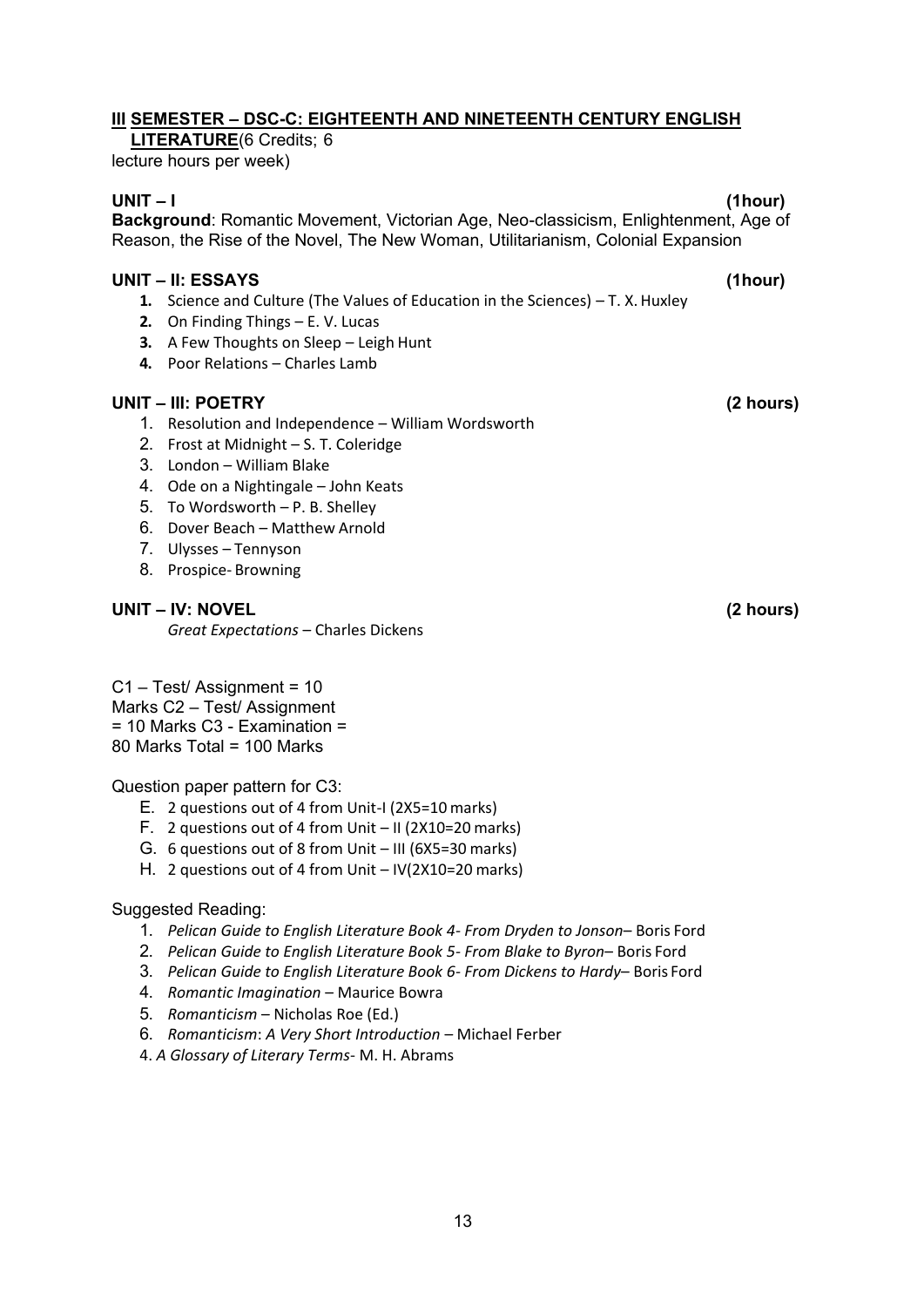#### **IVSEMESTER – DSC-D: TWENTIETH CENTURY LITERATURE**(6 Credits; 6 lecture hours perweek)

#### **UNIT – I (1hour)**

**Background**: Introduction to Modernism

#### **UNIT – II (1hour)**

**Literary Terms**: Stream of Consciousness, Existentialism, Inscape and Instress, Theatre of the Absurd, Surrealism, Imagism, Expressionism, Decadence, Symbolism, Vorticism

#### **UNIT – III: POETRY (2 hours)**

- **1.** God's Grandeur G. M. Hopkins
- **2.** The Lake Isle of Innisfree W. B. Yeats
- **3.** Hollow Men T. S. Eliot
- **4.** Anthem of Doomed Youth Wilfred Owen
- **5.** Musee de Beau Arts W. H. Auden
- **6.** Mid-term Break Seamus Heaney
- **7.** Do not go gentle into the night Dylan Thomas
- **8.** Love, We Must Part Now Philip Larkin

#### **UNIT – IV: FICTION (1 hour)** The Heart of the Matter – Graham Greene

#### **UNIT – V: DRAMA (1 hour)**

The Admirable Crichton – James Matthew Barrie

#### C1 – Test/ Assignment = 10

Marks C2 – Test/ Assignment

 $= 10$  Marks C<sub>3</sub> - Examination  $=$ 

80 Marks Total = 100 Marks

#### Question paper pattern for C3:

- A. 2 questions out of 4 from Unit-I(2X5=10 marks)
- B. 5 questions out of 8 from Unit -II (5X2=10 marks)
- C. 4 questions out of 6 from Unit III (4X5=20 marks)
- D. 2 questions out of 4 from Unit IV (2X10=20 marks)
- E. 2 questions out of 4 from Unit V  $(2X10=20 \text{ marks})$

#### Suggested Reading:

- *1. Beginning Modernism –* Jeff Wallace
- *2. Modernism: A Cultural History –* Tim Armstrong
- *3. Modernism: A Very Short Introduction–* Christopher Butler
- *4. Pelican Guide to English Literature Book 7 - From James to Eliot* Boris Ford
- *5. A Glossary of Literary Terms* M. H. Abrams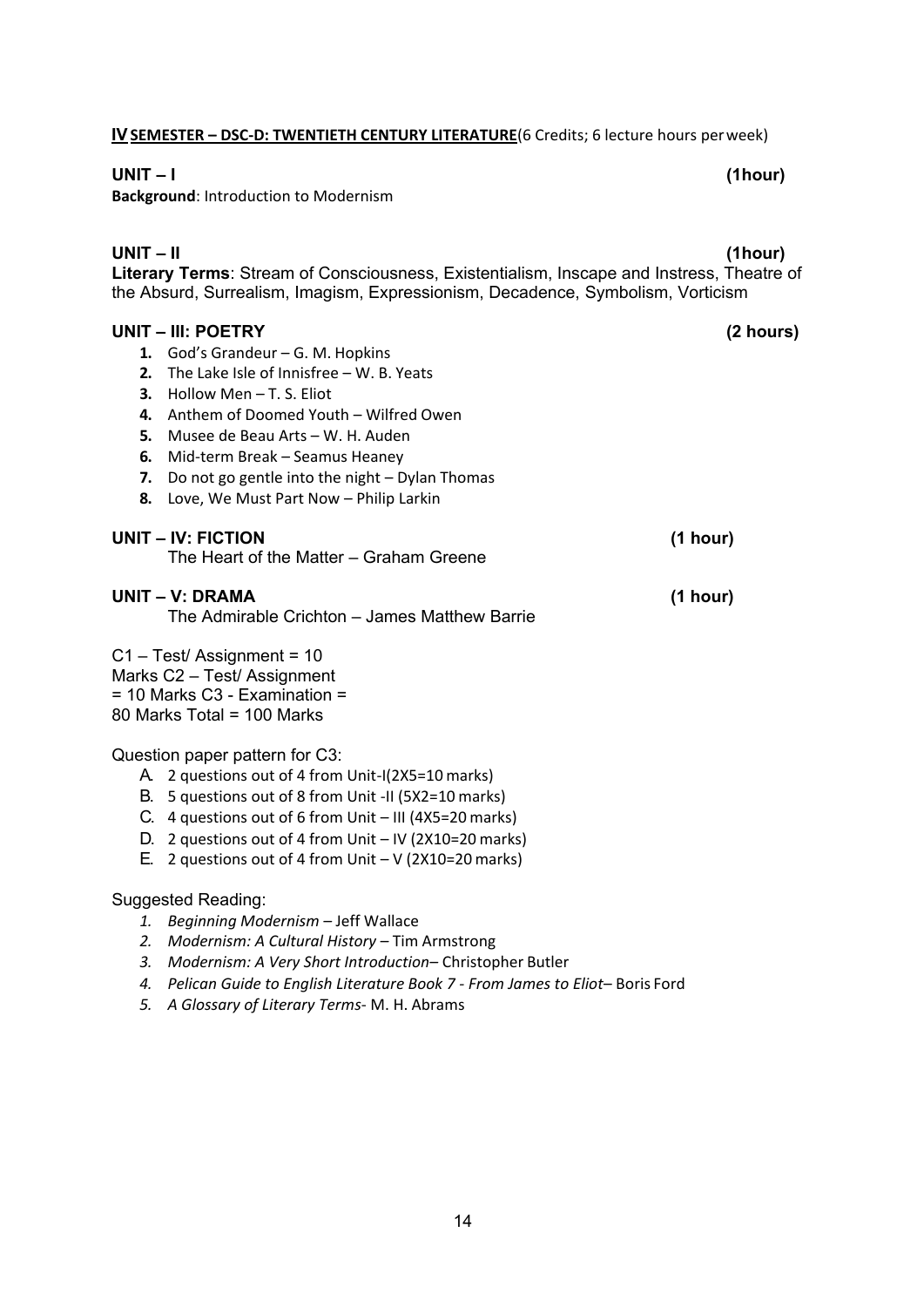## **VSEMESTERDSE-A (CHOICE BETWEEN 1AND 2)**

**1. INDIAN WRITING IN ENGLISH** (6 Credits; 6 lecture hours per week)

#### **UNIT – I (1hour)**

**Background**: Introduction to English Studies in India, Raja Ram Mohan Roy's Letter, Lord Macaulay's

Minutes,Orientalism, English education, the concept of Indianness, evolution of Indian English

#### **UNIT – II: POETRY (2 hours)**

- 1. Vasanthapanchami Sarojini Naidu
- 2. Sita Toru Dutt
- 3. Obituary A. K. Ramanujan
- 4. Goodbye Party for Miss Pushpa T S Nissim Ezekiel
- 5. An Old Woman Arun Kolatkar
- 6. Where the Mind is Without Fear Rabindranath Tagore
- 7. In India Kamala Das
- 8. Freedom Jayanth Mahapatra

#### **UNIT – III: DRAMA (2 hours)**

*Naga-Mandala-* Girish Karnad

#### **UNIT – IV: SHORT STORIES (1 hour)**

- 1. The Gateman's Gift R. K. Narayan
- 2. Let's go to the Pictures! Ruskin Bond
- 3. The Agnostic Kushwanth Singh
- 4. Barber's Trade Union Mulk Raj Anand

## C1 – Test/ Assignment = 10

- Marks C2 Test/ Assignment
- = 10 Marks C3 Examination =

80 Marks Total = 100 Marks

Question paper pattern for C3:

- A. 2 questions out of 4 from Unit-I (2X5=10 marks)
- B. 6 questions out of 8 from Unit -II (6X5=30 marks)
- C. 2 questions out of 4 from Unit III (2X10=20marks)
- D. 2 questions out of 3 from Unit –I V (2X10=20marks)

#### Suggested Reading:

- 1. A Concise History of Indian Literature in English Arvind Krishna Mehrotra
- 2. *A History of Indian English Literature*  M. K. Naik
- 3. *The Perishable Empire: Essays on Indian Writing in English Meenakshi Mukherjee*
- 4. *Literary Cultures in History* (Ed. Sheldon Pollock)

#### **2. NEW LITERATURES IN ENGLISH** (6 Credits; 6 lecture hours per week)

#### **UNIT – I (1hour)**

**Background**: Process of British Colonization, Imperialism, National Literatures, Colonial Legacies, Commonwealth Literature, Multiculturalism, Concept of Diaspora, the notion of Englishes, Postcolonial contexts.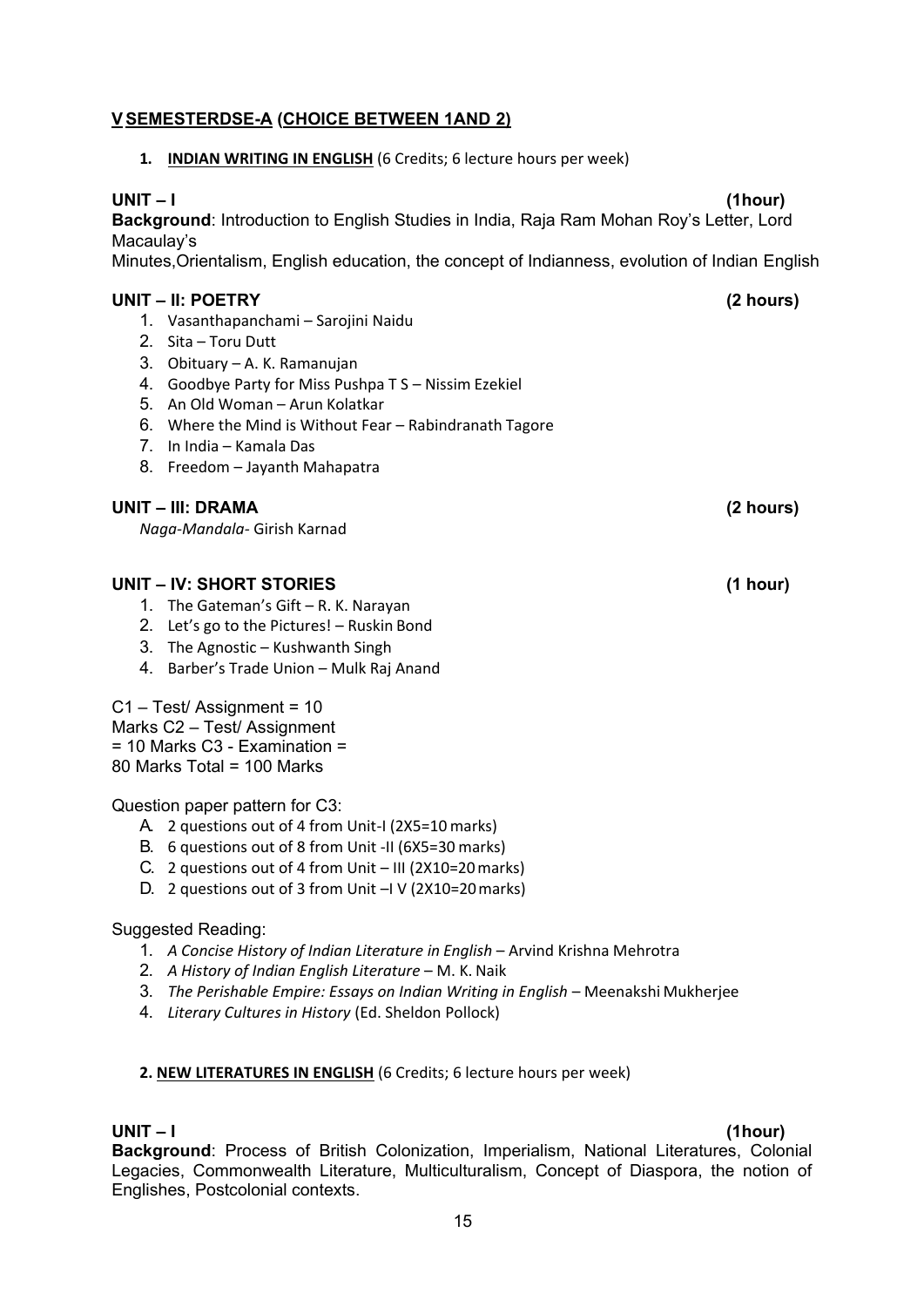# 6. Somehow We Survive – Dennis Brutus 7. The Lovely Land – A. J. M. Smith 8. Bread – KamauBrathwaite **UNIT – III DRAMA (2 hour)** *Lion and the Jewel* – Wole Soyinka **UNIT – IV: SHORT STORIES (1 hour) UNIT – I (1hour) UNIT – II: POETRY (2 hours)**

- 1. The Loons Margaret Laurence
- 2. The End of the World Paddy O'Reilly

1. For Archeologists – Margaret Atwood

2. Death of a Bird – A. D. Hope 3. Piano and Drums –Gabriel Okara 4. The Sea is History – Derek Walcott

5. The Trains – Judith Wright

- 3. The Thing around your Neck- Chimamanda Ngozi Adichie
- 4. Girls at War- Chinua Achebe

C1 – Test/ Assignment = 10

Marks C2 – Test/ Assignment

= 10 Marks C3 - Examination =

80 Marks Total = 100 Marks

#### Question paper pattern for C3:

- A. 2 questions out of 4 from Unit-I (2X5=10 marks)
- B. 6 questions out of 8 from Unit -II (6X5=30 marks)
- C. 2 questions out of 4 from Unit III (2X10=20marks)
- D. 2 questions out of 3 from Unit –IV (2X10=20marks)

## Suggested Reading:

- 1. *Major Voices in New Literatures in English* (Ed. Bishan Kumar)
- 2. *Contemporary Contemplations on New Literaturesin English* (Ed. Suresh Frederick and Samuel Rufus)
- 3. *The New Literatures in English*  Chaman Nahal
- 4. *Concert of Voices* (Ed. Victor J. Ramraj)

## **VISEMESTER – DSE-B: (CHOICE BETWEEN 1 AND 2)**

**1. AMERICAN LITERATURE** (6 Credits; 6 lecture hours per week)

**Background**: American Dream, Frontier Sensibility, American Transcendentalism, Going West

- 1. O Captain! MyCaptain Walt Whitman
- 2. Hope is the Thing with Feathers Emily Dickinson
- 3. On Looking Up by Chance at the Constellations (West Running Brook 1928) Robert Frost

**UNIT – II: POETRY (2 hours)**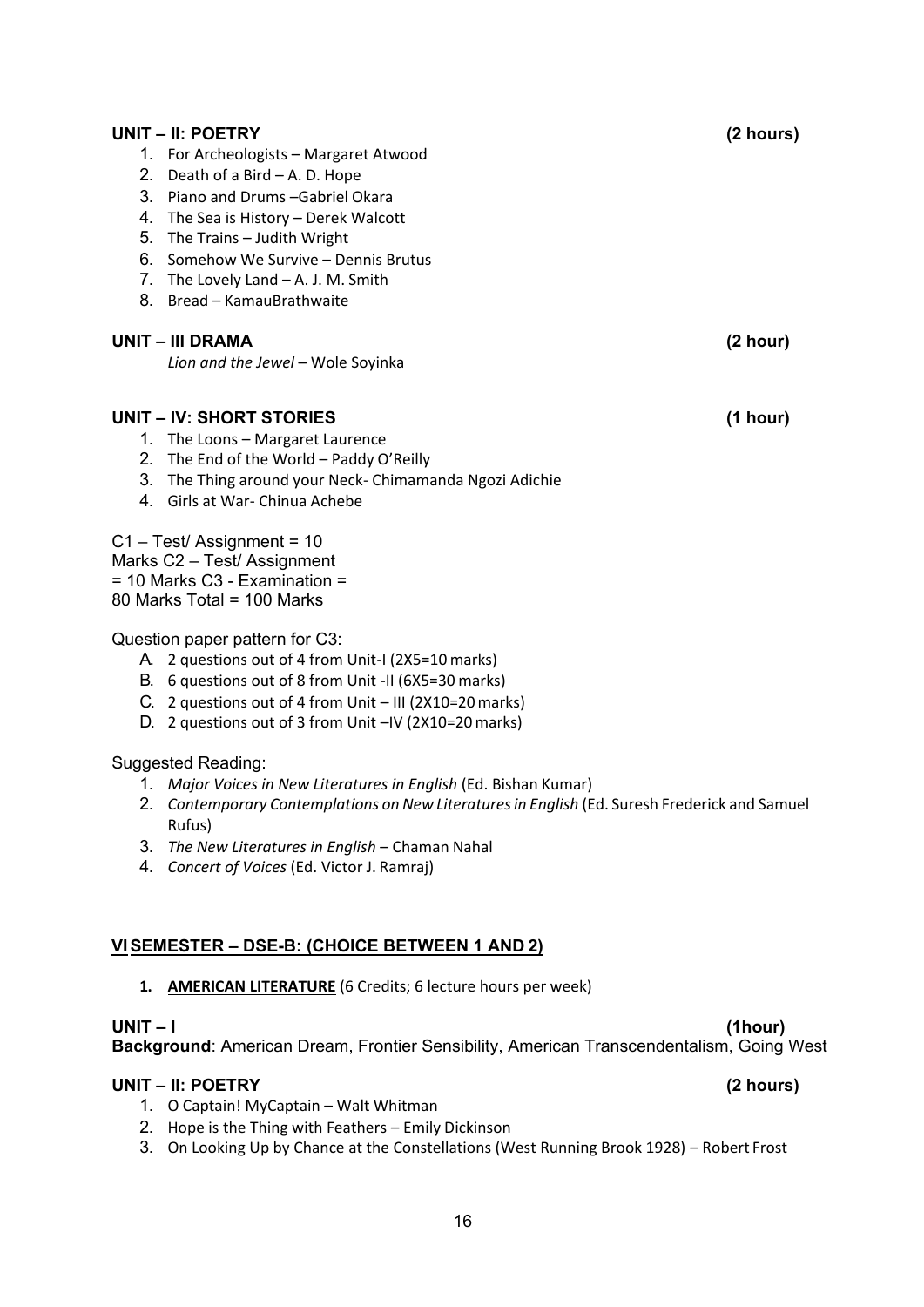|    | 4. Daddy – Sylvia Plath<br>5. A Postcard from the Volcano - Wallace Stevens<br>6. In Just Spring - E. E. Cummings<br>7. The Mask- Maya Angelo<br>8. Celestial Music - Louise Gluck                                                                                                            |          |
|----|-----------------------------------------------------------------------------------------------------------------------------------------------------------------------------------------------------------------------------------------------------------------------------------------------|----------|
|    | UNIT – III: NOVEL                                                                                                                                                                                                                                                                             | (1 hour) |
|    | The Call of the Wild-Jack London                                                                                                                                                                                                                                                              |          |
|    | UNIT – IV: DRAMA                                                                                                                                                                                                                                                                              | (1 hour) |
|    | Death of a Salesman-Arthur Miller                                                                                                                                                                                                                                                             |          |
| 1. | UNIT – V: SHORT STORIES<br>The Tell-tale Heart - Edgar Allan Poe<br>2. Everyday Use - Alice Walker                                                                                                                                                                                            | (1 hour) |
|    | 3. The Devil and Tom Walker - Washington Irving                                                                                                                                                                                                                                               |          |
|    | C1 - Test/ Assignment = 10<br>Marks C2 - Test/ Assignment<br>= 10 Marks C3 - Examination =<br>80 Marks Total = 100 Marks                                                                                                                                                                      |          |
|    | Question paper pattern for C3:                                                                                                                                                                                                                                                                |          |
|    | A. 2 questions out of 4 from Unit-I (2X5=10 marks)<br>B. 4 questions out of 6from Unit -II (4X5=20 marks)<br>C. 2 questions out of 4 from Unit - III (2X10=20 marks)<br>D. 2 questions out of 3 from Unit -IV (2X10=20 marks)<br>E. 1 question out of 2 from Unit $-V(1X10=10 \text{ marks})$ |          |
|    | Suggested Reading:                                                                                                                                                                                                                                                                            |          |

- *1. The Norton Anthology of American Literature*
- 2. *A History of American Literature* Richard Gray

#### **2. LITERARY THEORY AND PRACTICAL CRITICISM** (6 Credits; 6 lecture hours per week)

**UNIT – I:** Postmodernism (Chapter 4 of *Beginning Theory* by Peter Barry)

**UNIT – II:** Feminist Criticism (Chapter 6 of *Beginning Theory* by Peter Barry)

- **UNIT – III:** Postcolonial Criticism (Chapter 10 of *Beginning Theory* by Peter Barry)
- **UNIT – IV:** Practical Criticism of poetry and prose passages, not prescribed

C1 – Test/ Assignment = 10 Marks C2 – Test/ Assignment = 10 Marks C3 - Examination = 80 Marks Total = 100 Marks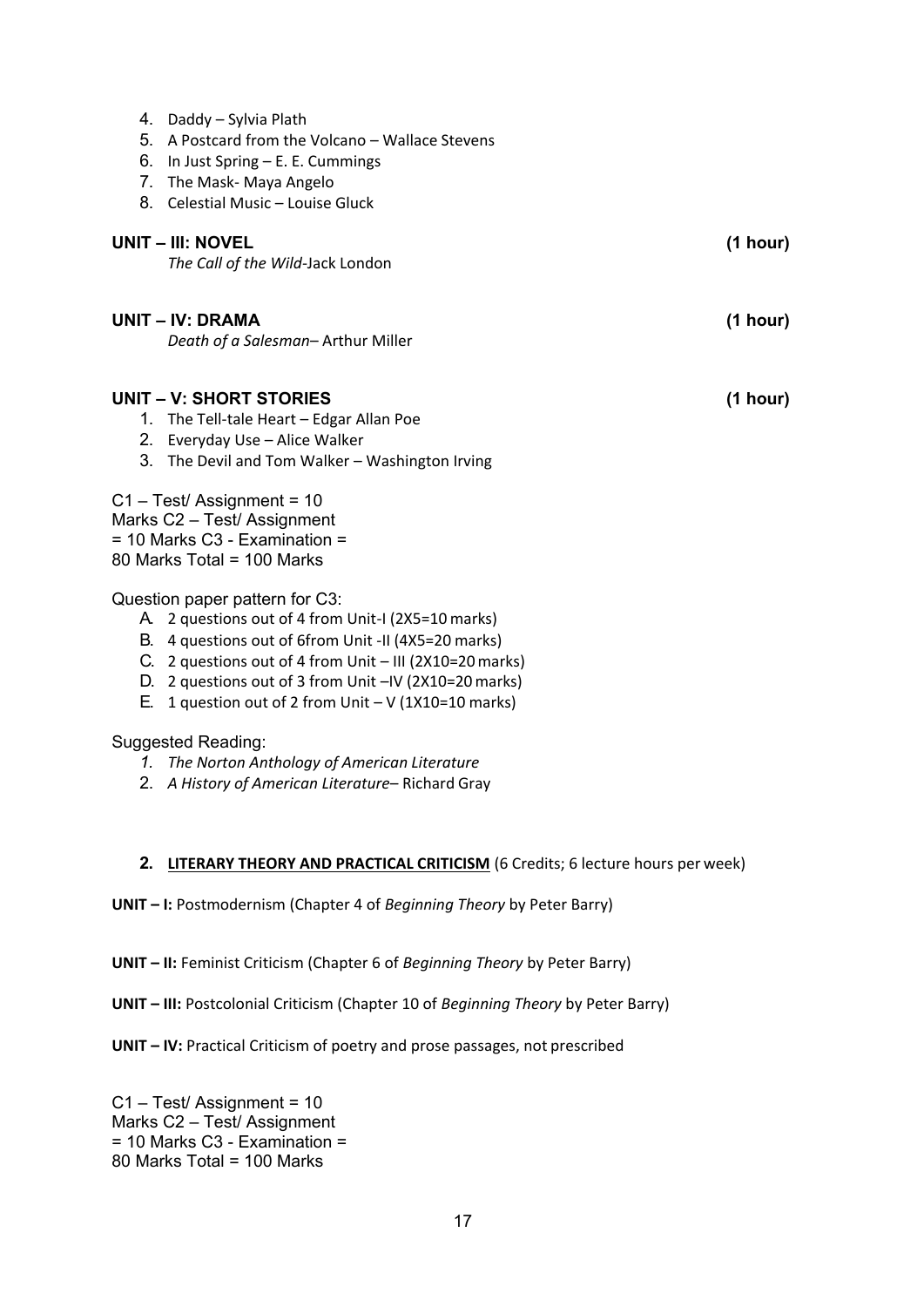Question paper pattern for C3:

- A. 2 questions out of 4 from Unit-I (2X10=20 marks)
- B. 2 questions out of 4 from Unit- II (2X10=20 marks)
- C. 2 questions out of 4 from Unit III (2X10=20 marks)
- D. Practical Criticism of unseen Prose from Unit IV (1X10=10 marks)
- E. Practical Criticism of unseen Poetry from Unit IV (1X10=10 marks)

#### Suggested Reading:

- 1. *Beginning Theory* Peter Barry
- 2. *Literary Theory and Criticism*  Patricia Waugh
- 3. Modern Literary Criticism and Theory: A History M. A. R. Habib
- 4. *Literary Theory*:*An Introduction*  Terry Eagleton
- 5. *Practical Criticism: A Study of Literary Judgement I. A. Richards*
- 6. *Mastering Practical Criticism*  Lindy Miller

#### **OPEN ELECTIVE- V SEMESTER (2 Credits; 2 Lecture hours per week)**

#### **BASIC WRITING SKILLS**

- UNIT I: Dialogue writing for different situations
	- a) Fixing an appointment (with a doctor, with a Bank Manager, with a lawyer, with an auditor, etc.)
	- b) Inviting one to a formal programme
	- c) Accepting/ declining an invitation

UNIT – II: Different kinds of essay writing

- a) Descriptive
- b) Narrative
- c) Expository

#### UNIT – III: Proofreading

- a) Introduction to proofreading
- b) Symbols for proofreading
- UNIT IV: Comprehension Skills
	- a) Paragraph writing
	- b) Precis writing

**C1** – Test/Assignment = 05

Marks **C2** – Test/Assignment

= 05 Marks **C3** –

Examination= 40 Marks **Total** 

= 50 Marks

#### **Question Paper Pattern for C3:**

- A. 2 questions out of 3 from Unit-I (2X5=10 marks)
- B. 2 questions out of 3 from Unit II ( $2X5=10$  marks)
- C. 2 questions out of 3 from Unit III (2X5=10 marks)
- D. 2 questionsfrom Unit IV (2X5=10 marks)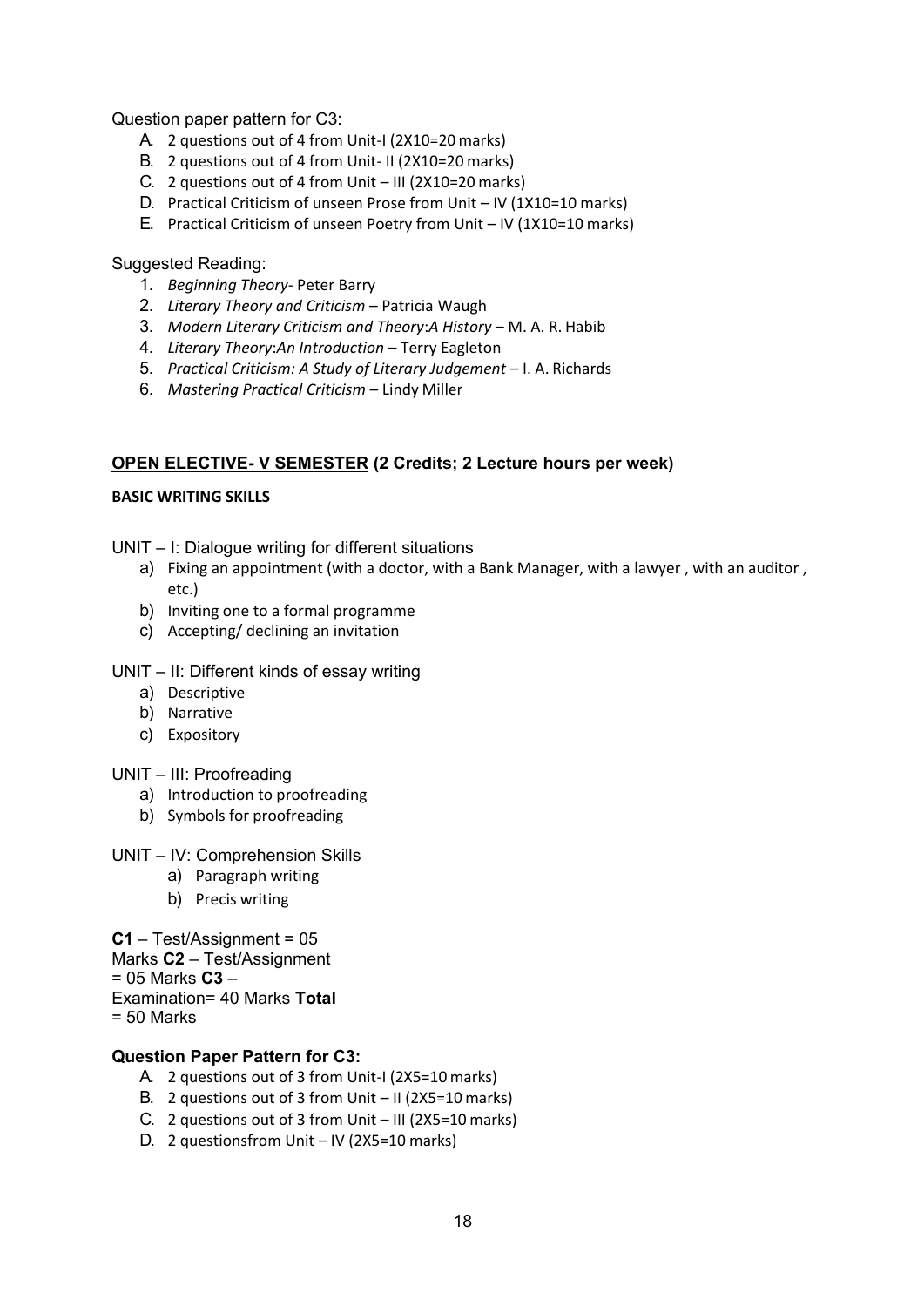## **OPEN ELECTIVE – VI SEMESTER(2 Credits; 2 Lecture hours per week)**

#### **ART OF CONVERSATION**

#### $UNIT - 1:$

- a) Styles: Casual, Informal, Formal, Very formal, Cold, Frozen
- b) Registers: Based on professions
- c) Slang, colloquial language, Jargon

UNIT – II: Gambits:

- a) Opening/ Introducing
- b) Responding/ Continuing
- c) Closing/Ending

#### UNIT – III: Words and Expressions

- a) Silent letters in words
- b) Using the right and appropriate words and expressions
- c) Rude and Euphemistic expressions

UNIT – IV: Telephone conversation

- a) Booking a ticket at a travel agency/a movie theatre
- b) Making enquiries at hospitals regarding a patient/ availability of doctors
- c) Asking for information from online cab/ taxi/ autorickshaw services

#### **C1** – Test/Assignment = 05

Marks **C2** – Test/Assignment

#### = 05 Marks **C3** –

Examination= 40 Marks **Total** 

 $= 50$  Marks

#### **Question Paper Pattern for C3:**

- A. 2 questions out of 3 from Unit-I(2X5=10 marks)
- B. 2 questions out of 3 from Unit II ( $2X5=10$  marks)
- C. 2 questions out of 3 from Unit III (2X5=10marks)
- D. 2 questions out of 3 from Unit IV ( $2X5=10$  marks)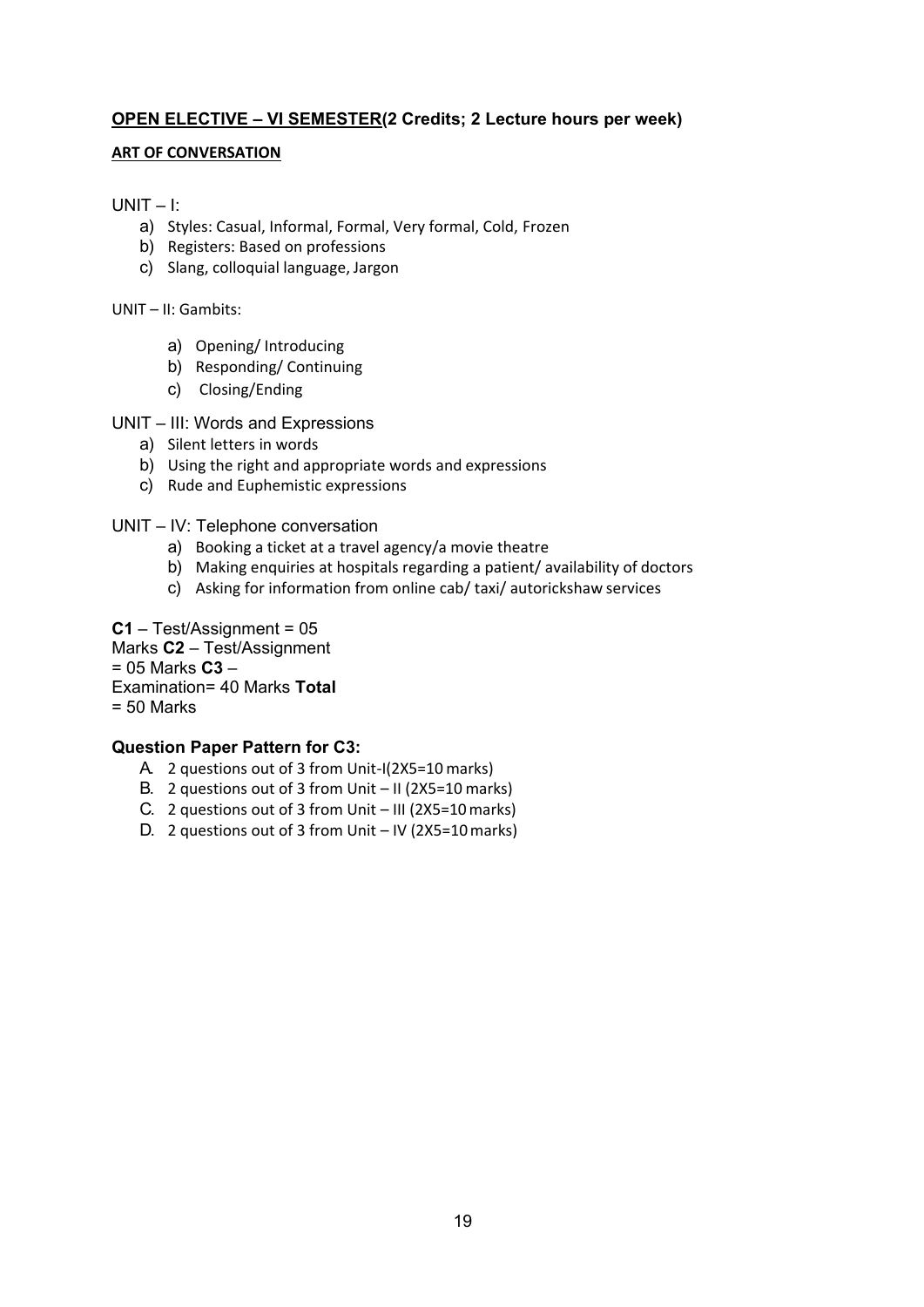# **FUNCTIONAL ENGLISH SYLLABUS –CBCS**

#### **For Bachelor of Arts Programme**

#### **I SEMESTER**

| <b>PAPER I: PHONETICS</b>                                                                                                                                                                                                                                                                                                                                                                                                                                                                                                                                                                                 | 6 Hours/ week (80 Marks) |
|-----------------------------------------------------------------------------------------------------------------------------------------------------------------------------------------------------------------------------------------------------------------------------------------------------------------------------------------------------------------------------------------------------------------------------------------------------------------------------------------------------------------------------------------------------------------------------------------------------------|--------------------------|
| UNIT - I: Introduction to Linguistics and Phonetics; Phonology<br>hr) Air-stream Mechanism<br>Organs of Speech Mechanism: The Respiratory system, Articulatory system, and the<br>Phonatory system                                                                                                                                                                                                                                                                                                                                                                                                        | (1)                      |
| UNIT – II: Classification and Description of speech sounds in English<br>a) Consonants:<br>i) Voiceless and voiced sounds<br>ii) Oral and nasal sounds<br>iii) Classification based on active and passive articulators involved<br>iv) Classificationbased on strictures involved<br>v) Three-term description of consonants<br>b) Vowels:<br>i) Front, Back and Central vowels<br>ii) Close, Half-close, Half-open and Open vowels<br>iii) Unrounded and rounded vowels<br>iv) Vowel Diagram<br>v) Three-term description of vowels<br>vi) Diphthongs<br>c) Elementary Phonetic Symbols in Transcription | $(2 \text{ hrs})$        |
| UNIT - III: International Phonetic Alphabet (IPA)<br>hr) Received Pronunciation (RP)<br>The Concept of General Indian English (GIE)                                                                                                                                                                                                                                                                                                                                                                                                                                                                       | (1)                      |
| UNIT - IV: Syllable: Structure, Syllabic consonants, Consonant clusters<br>hrs) Word Accent<br>Intonation<br><b>Assimilation and Elision</b>                                                                                                                                                                                                                                                                                                                                                                                                                                                              | (2)                      |
| $C1 - Test / Assignment = 10$<br>Marks $C2 - Viva-voce = 10$<br>Marks<br>$C3$ - Examination = 80<br>Marks Total = 100 Marks<br>Pattern of Marks Distribution for<br>C3: Unit I:2X5=10 Marks<br>Unit II: 6X5=30 Marks<br>Unit III: 2X5=10<br>Marks Unit IV:<br>6X5=30 Marks                                                                                                                                                                                                                                                                                                                                |                          |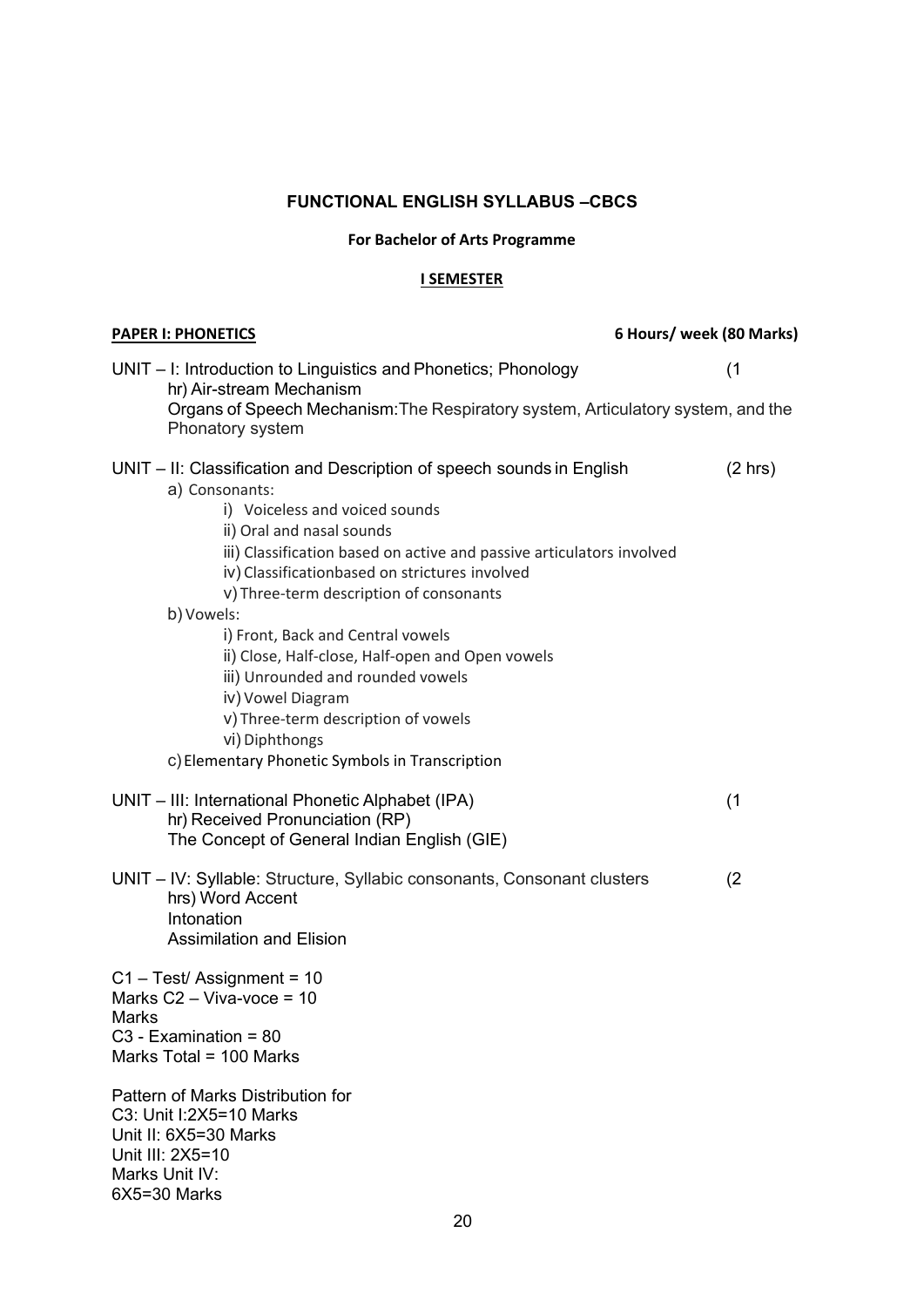Suggested Reading:

- 1) T. Balasubramanian, A Textbook of English Phonetics for Indian Students
- 2) Vikram Sehgal, An Introduction to English Phonetics and Linguistics
- 3) Aslam, Introduction to English Phonetics and Phonology, Cambridge UP
- 4) Daniel Jones, Cambridge English Pronouncing Dictionary, 17<sup>th</sup> Edition
- 5) Peter Roach, English Phonetics and Phonology, 4th Edition: A Practical Course

Suggested activity:

- i) Visit to All India Institute of Speech and Hearing, Mysuru
- ii) Visit Language Lab at CIIL and RIE, Mysuru

## **II SEMESTER**

| <b>PAPER II: MODERN ENGLISH</b>                                                                                                                                                              | 6 Hours/ week (80 Marks) |
|----------------------------------------------------------------------------------------------------------------------------------------------------------------------------------------------|--------------------------|
| UNIT - I: Arrangement of Jumbled Sentences<br>hr) Guided Paragraph Writing<br><b>Sentence Variations</b><br>Rewriting of<br>Sentences                                                        | (1)                      |
| UNIT - II: Language and Society<br>Styles and<br>Registers<br>Gambits<br>Jargon; Slang                                                                                                       | (1 hr)                   |
| UNIT - III: Figures of Speech:<br>Alliteration, Antithesis, Apostrophe, Euphemism, Eroteme, Innuendo,<br>Metonymy, Onomatopoeia, Oxymoron, Personification                                   | $(2 \text{ hrs})$        |
| UNIT - IV: Meeting Notice<br>Agenda<br>Minutes of<br>Meeting Report of<br>Meetings                                                                                                           | $(2 \text{ hrs})$        |
| C1 - Test/ Assignment = 10<br>Marks $C2 - Viva-voce = 10$<br><b>Marks</b><br>$C3$ - Examination = 80<br>Marks Total = 100 Marks                                                              |                          |
| Pattern of Marks Distribution for C3:<br>$\Box$<br>Unit<br>$4X5=20$<br>Marks<br>Unit<br>$\mathbf{II}$ :<br>4X5=20 Marks Unit<br>III: 5X4=20 Marks<br>Unit<br>IV:<br>$4X5=20$<br><b>Marks</b> |                          |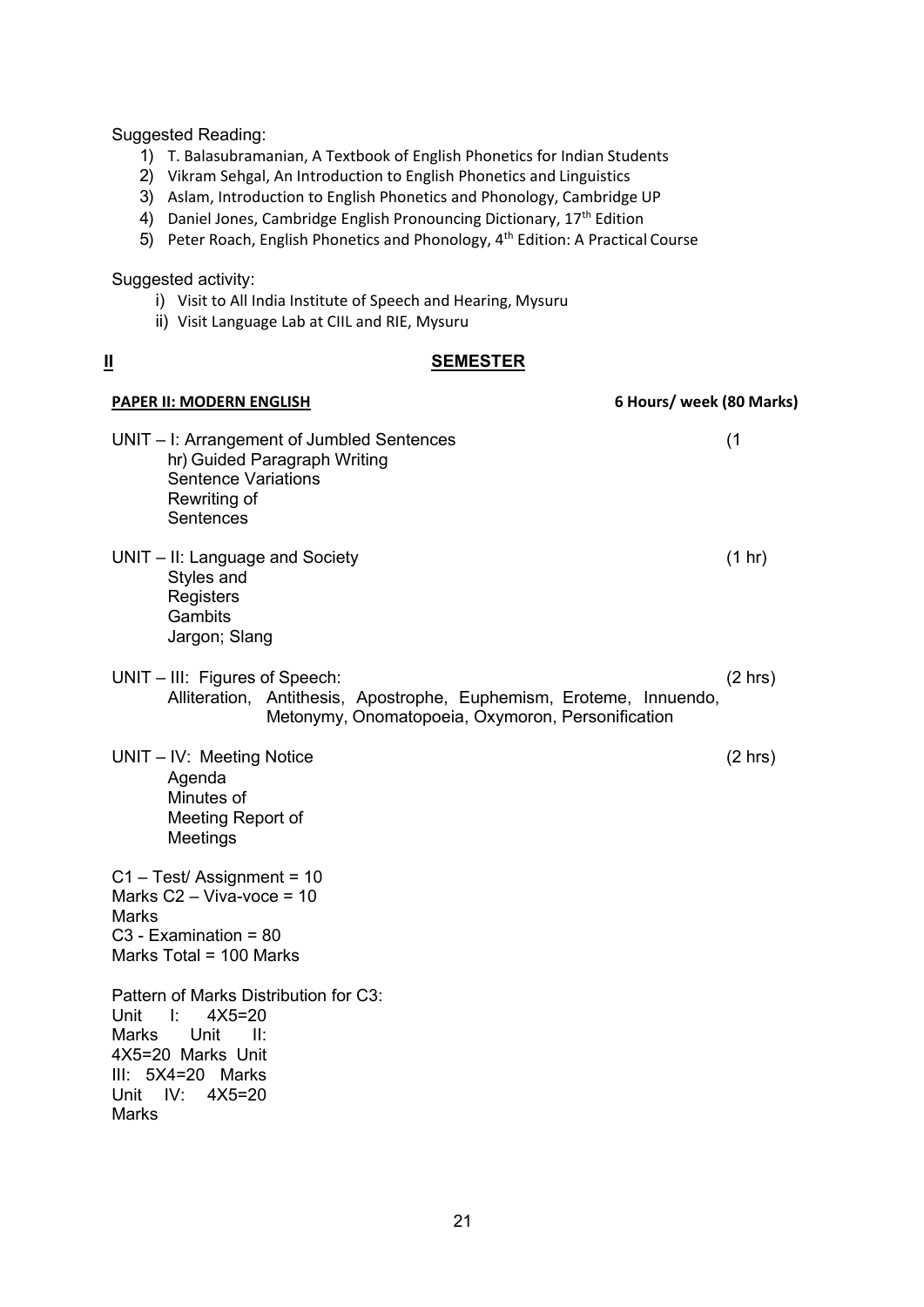**III SEMESTER**

| PAPER III: BROADCASTING: RADIO                                                                                                                                          | 6 Hours/ week (80 Marks) |
|-------------------------------------------------------------------------------------------------------------------------------------------------------------------------|--------------------------|
| UNIT - I: Fundamentals of Broadcasting<br>Definition, Nature and Scope<br>Radio as a means of communication The BBC                                                     | (1 hr)                   |
| UNIT - II: Communication and Development<br>hr) Basic Theories<br>Radio Broadcasting in India: History and<br>Development Objectives of Radio Broadcasting<br>in India  | (1)                      |
| UNIT – III: Sponsorship and Advertising on Radio<br>hrs) Elements of Radio News<br><b>Broadcasting: Uses and Abuses</b>                                                 | (2)                      |
| $UNIT - IV$ : Script Writing for the Radio<br>a) Public service Announcements<br>b) Weather Report<br>Missing persons<br>C)                                             | (2 hr)                   |
| $C1 - Test / Assignment = 10$<br>Marks $C2 - Viva-voce = 10$<br>Marks<br>$C3$ - Examination = 80<br>Marks Total = 100 Marks                                             |                          |
| Pattern of Marks Distribution for C3:<br>Unit I:<br>$2X10=20$<br>Unit<br>Marks<br>- II:<br>2X10=20 Marks Unit<br>$III: 2X10=20$ Marks<br>Unit IV:<br>$2X10=20$<br>Marks |                          |
| IV<br><b>SEMESTER</b>                                                                                                                                                   |                          |
| <b>PAPER IV: BROADCASTING: TV</b>                                                                                                                                       | 6 Hours/ week (80 Marks) |
| $UNIT - I$ : TV as a means of communication<br>hr) TV in India: History and Development<br>Objectives of TV in India                                                    | (1)                      |

UNIT – II: Telecast and Broadcast Channels (1 hr) TV Network in India Affiliated Stations Commercial and Government Owned Stations Broadcast Terminology

#### 22 UNIT – III: Education and TV network in India (2 hrs) Sponsorship and Advertising on TV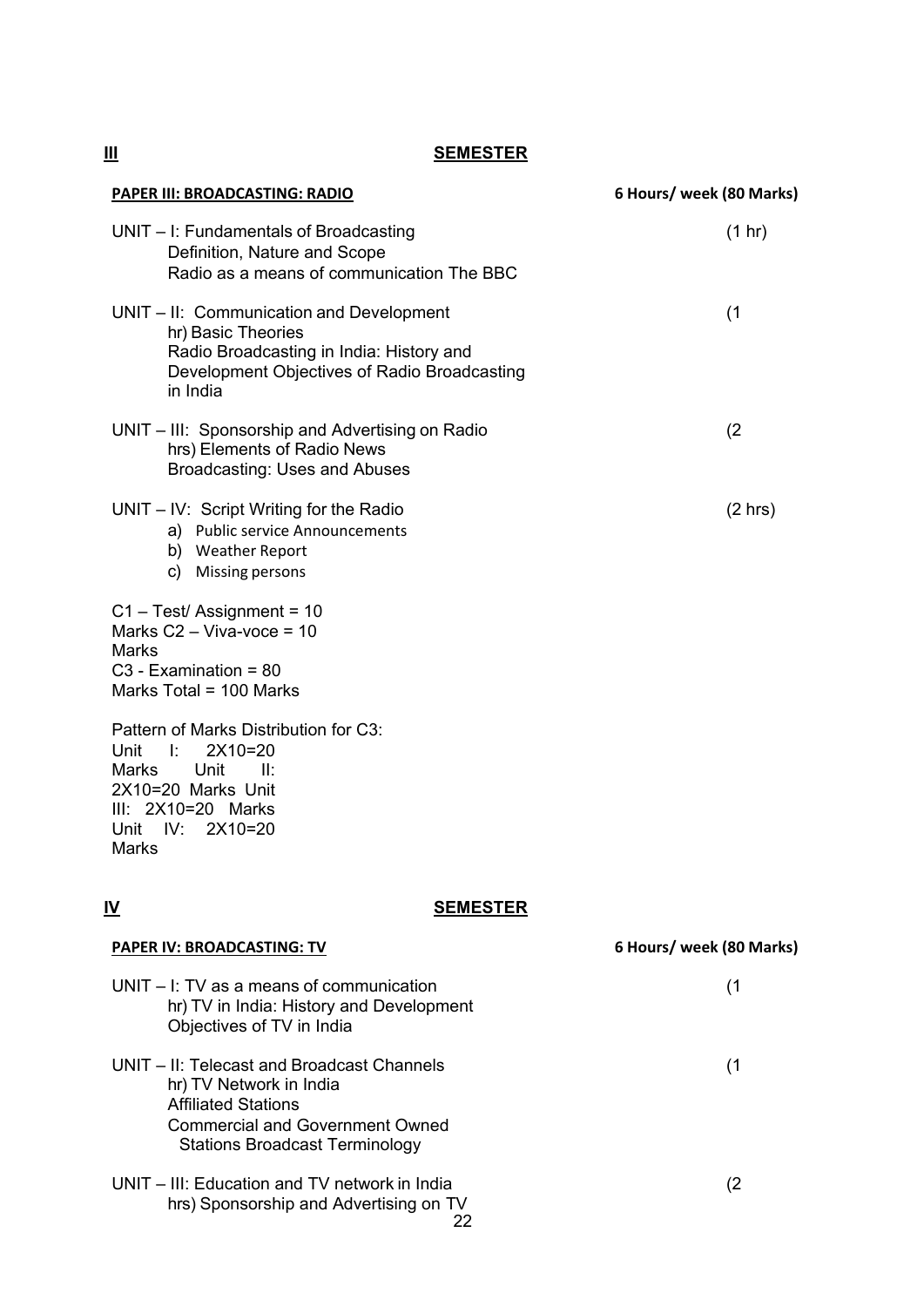Telecasting: Uses and Abuses

UNIT – IV: Writing for TV (2 hrs) Differences between writing for the Radio and for TV Elements of TV news C1 – Test/ Assignment = 10 Marks  $C2 - Viva-voce = 10$ Marks C3 - Examination = 80 Marks Total = 100 Marks

Pattern of Marks Distribution for C3: Unit I: 2X10=20 Marks Unit II: 4X5=20 Marks Unit III: 2X10=20 Marks Unit IV: 2X10=20 Marks

#### **V SEMESTER**

#### **PAPER V – DSE 1: CONVERSATIONAL SKILLS 6 Hours/ week (80 Marks)**

UNIT – I: Conversational Skills in formal situations: (2 hrs) Greeting and introduction Welcoming and bidding farewell Making enquiries and requests Seeking and granting permission Congratulating people and responding to congratulations Expressing sympathy/ condolences Formal invitation – acceptance and regrets

## UNIT – II: Interviews: (1 hr)

- a) Brief on-the-spot interview In-depth interview
- b) Basic guidelines to be an interviewer
- c) Common difficulties for the interviewer
- d) Phone-in programme for radio

#### UNIT – III: Telephone Conversation (1 hr)

- a) Booking a ticket at a Travel Agency/ a Theatre
- b) Fixing an appointment with an interviewee
- c) Asking for information from an enquiry counter of an educational institution/ a Diagnostic Lab/ a Bank
- d) Complaining about a service to public offices (City Corporation/ Water Supply Board/ Electricity Board, etc.)/ online shopping sites (non-delivery, damaged product, etc.)

#### UNIT – IV: Drafting of Short Speeches: (2 hrs)

- a) Welcome
- b) Introducing a guest/speaker
- c) Condolence
- d) Congratulatory Speech
- e) Vote of thanks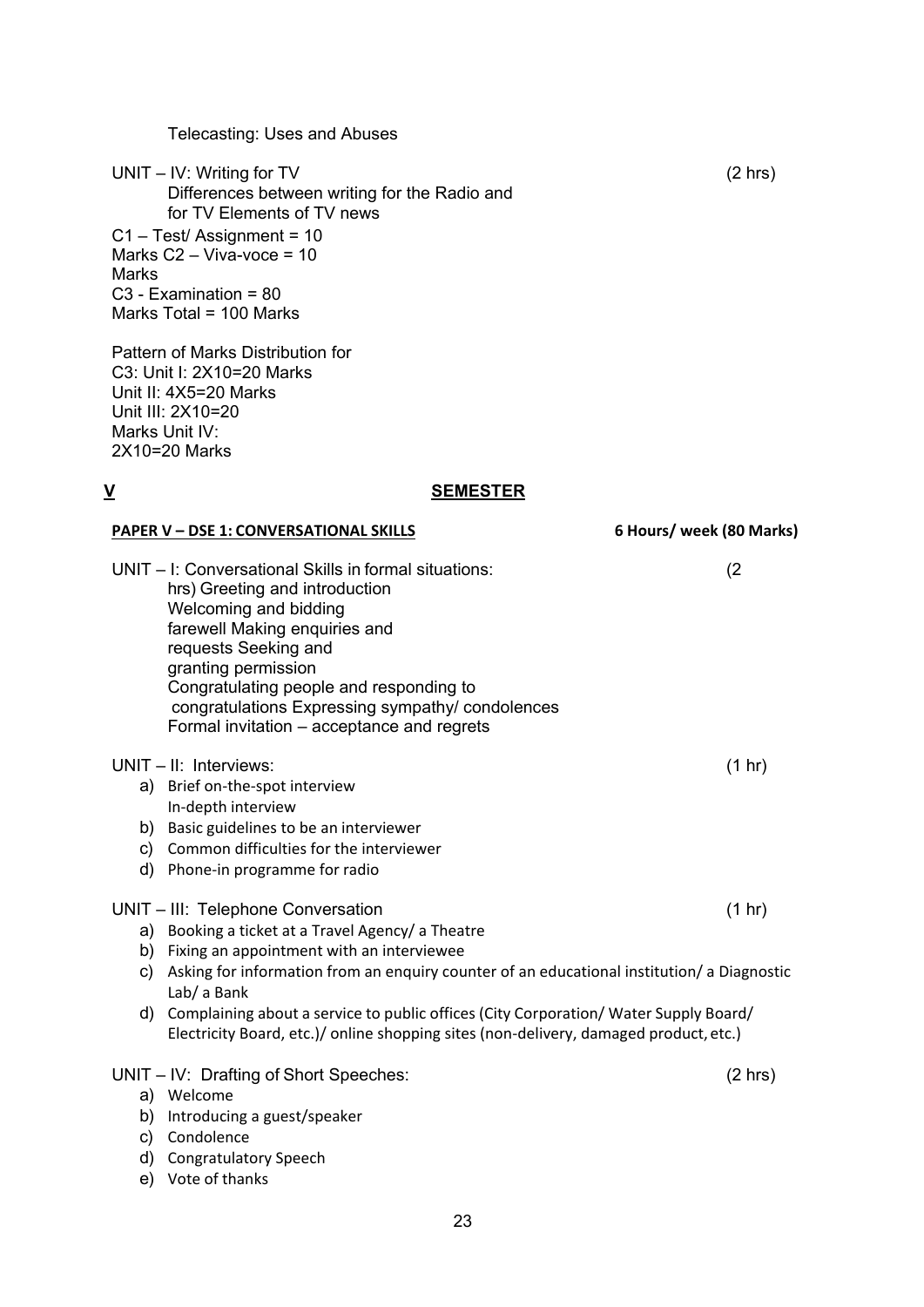C1 – Test/ Assignment = 10 Marks  $C2 - Viva-voce = 10$ Marks C3 - Examination = 80 Marks Total = 100 Marks

Pattern of Marks Distribution for C3: Unit I: 4X5=20 Marks Unit II: 2X10=20 Marks Unit III: 4X5=20 Marks Unit IV: 4X5=20 **Marks** 

## **PAPER V (No Theory Paper)**

## **DSE 2: DISSERTATION (Self-study) ON**

#### **A) ADVERTISEMENTS ON RADIO OR**

#### **B) ENTERTAINMENT PROGRAMMES ON RADIO**

**6 Credits**

- 1. A Dissertation of not less than 40 pages under the guidance of a teacher
- 2. I A based on the student maintaining a work file tracing the progress of his/her Dissertation
- 3. C1 and C2 components of the Dissertation shall be evaluated by the DissertationSupervisor.

C1 and  $C2 = 20$ Marks C<sub>3</sub>: 80 **Marks** 

- a) Internal Examiner i.e., the Dissertation Supervisor/ guide to evaluate for 40 marks
- b) Internal and external examiner to jointly evaluate the Dissertation with Viva-voce (20+20 marks)

#### **VI SEMESTER**

#### **PAPER VI – DSE 1: WRITING SKILLS 6 Hours/ week (80 Marks)**

UNIT – I: Descriptive Writing (2 hrs)

- a) Describing a person, a place, an object
- b) Describing a procedure
- c) Describing an event